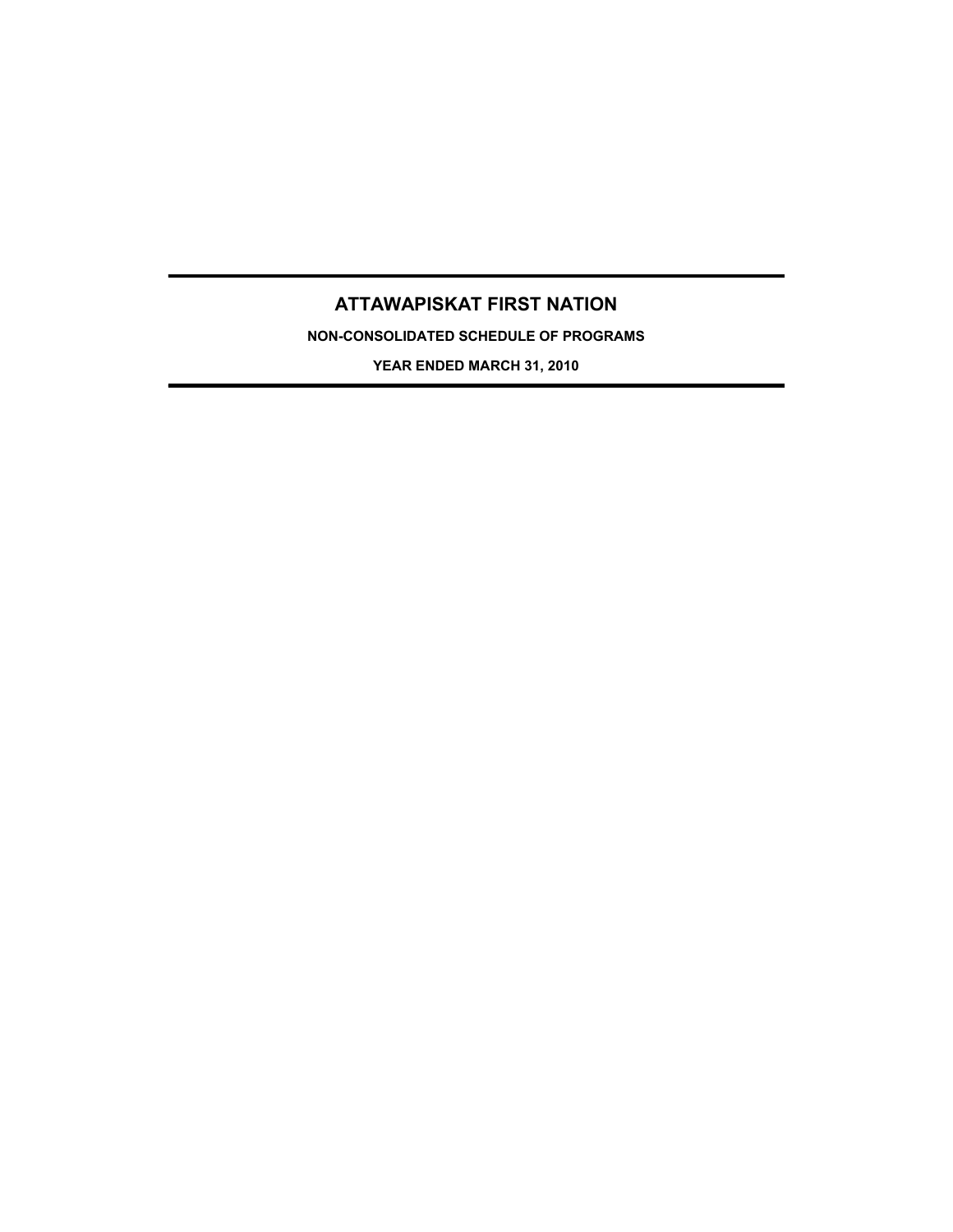



Telephone: (705) 264-9484 Fax: (705) 264-0788 inform@rosspope.com www.rosspope.com

## **NOTICE TO READER**

On the basis of information provided by management, we have compiled the non-consolidated schedule of programs of Attawapiskat First Nation for the year ended March 31, 2010.

We have not performed an audit or a review engagement in respect of these non-consolidated schedule of programs and, accordingly, we express no assurance thereon.

Readers are cautioned that these non-consolidated schedule of programs may not be appropriate for their purposes.

Ross, Pope & Company LLP

Timmins, Ontario **Ross, Pope & Company LLP** Ross, Pope & Company LLP December 17, 2010 **Chartered Accountants** Licensed Public Accountants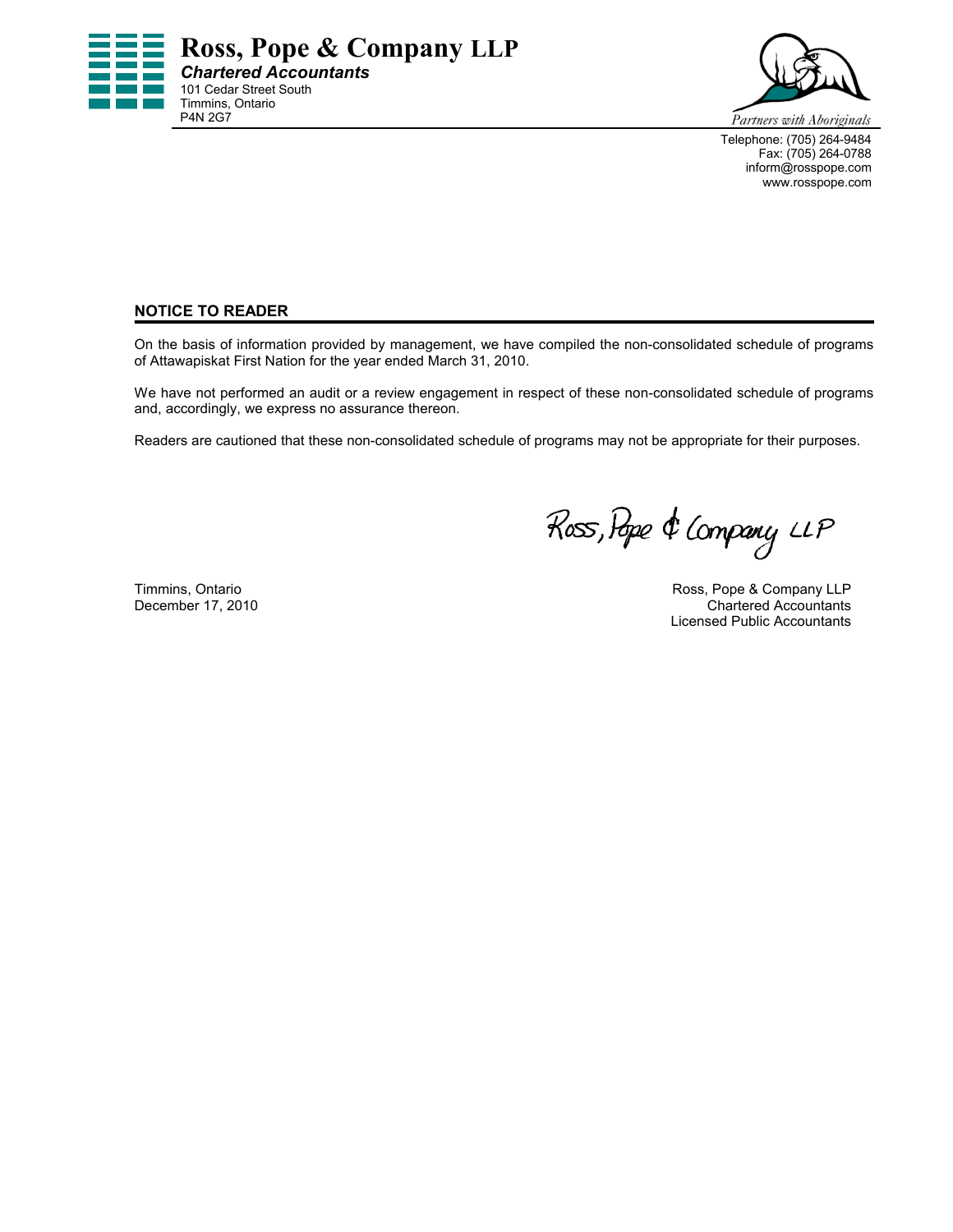#### **NON-CONSOLIDATED SCHEDULE OF PROGRAMS - SUMMARY**

#### **YEAR ENDED MARCH 31, 2010**

|                                        | Administration | Community<br>Development | Day Care      | Economic<br>Development | Governance        | Health           |
|----------------------------------------|----------------|--------------------------|---------------|-------------------------|-------------------|------------------|
|                                        | (Schedule B)   | (Schedule C)             | (Schedule D)  | (Schedule E)            | (Schedule F)      | (Schedule G)     |
| <b>REVENUES</b>                        |                |                          |               |                         |                   |                  |
| <b>INAC Revenue</b>                    | \$<br>968,196  | 365,175<br>\$            | \$<br>46,700  | \$<br>22,800            | \$<br>23,000      | \$               |
| Health and Welfare Canada              |                |                          |               |                         |                   | 635,563          |
| OFNLP - Casino Rama                    |                | 742,599                  |               |                         |                   |                  |
| Province of Ontario                    |                |                          |               |                         |                   |                  |
| Contracting and user fees              | 5,265          |                          |               |                         | 1,905             |                  |
| Mushkegowuk Council                    |                |                          |               |                         |                   |                  |
| <b>CMHC</b>                            |                |                          |               |                         |                   |                  |
| Attawapiskat Trust distributions       |                | 1,106,308                |               | (833)                   |                   |                  |
| Other                                  | 937,387        | 181,308                  | 102,609       |                         | (335)             | 119,020          |
|                                        | 1,910,848      | 2,395,390                | 149,309       | 21,967                  | 24,570            | 754,583          |
| Deferred revenue - beginning of year   |                |                          |               | 111,833                 |                   |                  |
| Deferred revenue - end of year         |                |                          |               |                         |                   |                  |
| <b>Total Revenues</b>                  | 1,910,848      | 2,395,390                | 149,309       | 133,800                 | 24,570            | 754,583          |
| <b>EXPENDITURES</b>                    |                |                          |               |                         |                   |                  |
| Administration                         | 1,014,026      | 199,586                  | 2,881         | 149,284                 | 267,024           | 102,889          |
| Amortization                           |                |                          |               |                         |                   |                  |
| Capital                                | 73,809         |                          |               |                         | 42                | 27               |
| Debt service                           |                | 18,419                   |               |                         |                   |                  |
| Program delivery                       | 175,251        | 742,955                  | 3,862         |                         | 61,970            | 12,696           |
| Wages and employee benefits            | (361, 288)     | 1,094,435                | 208,259       | 60,019                  | 654,970           | 986,021          |
| Writedown of accounts receivable       | 1,512,600      |                          |               |                         |                   |                  |
| Appropriations and transfers           | (231, 124)     | 484,907                  | (828)         |                         | (39, 300)         | 118,088          |
| <b>Total Expenditures (Recoveries)</b> | 2,183,274      | 2,540,302                | 214,174       | 209,303                 | 944,706           | 1,219,721        |
| Surplus (Deficit) for year             | (272, 426)     | (144, 912)               | (64, 865)     | (75, 503)               | (920, 136)        | (465, 138)       |
| Surplus (Deficit) - beginning of year  | (1,035,631)    | 118,571                  | 181,741       | 78,897                  | (3,959,114)       | (515, 484)       |
| Adjustment - PSAB                      |                |                          |               |                         |                   |                  |
| Surplus (Deficit) - end of year        | \$(1,308,057)  | (26, 341)<br>\$          | 116,876<br>\$ | \$<br>3,394             | $$$ $(4,879,250)$ | \$<br>(980, 622) |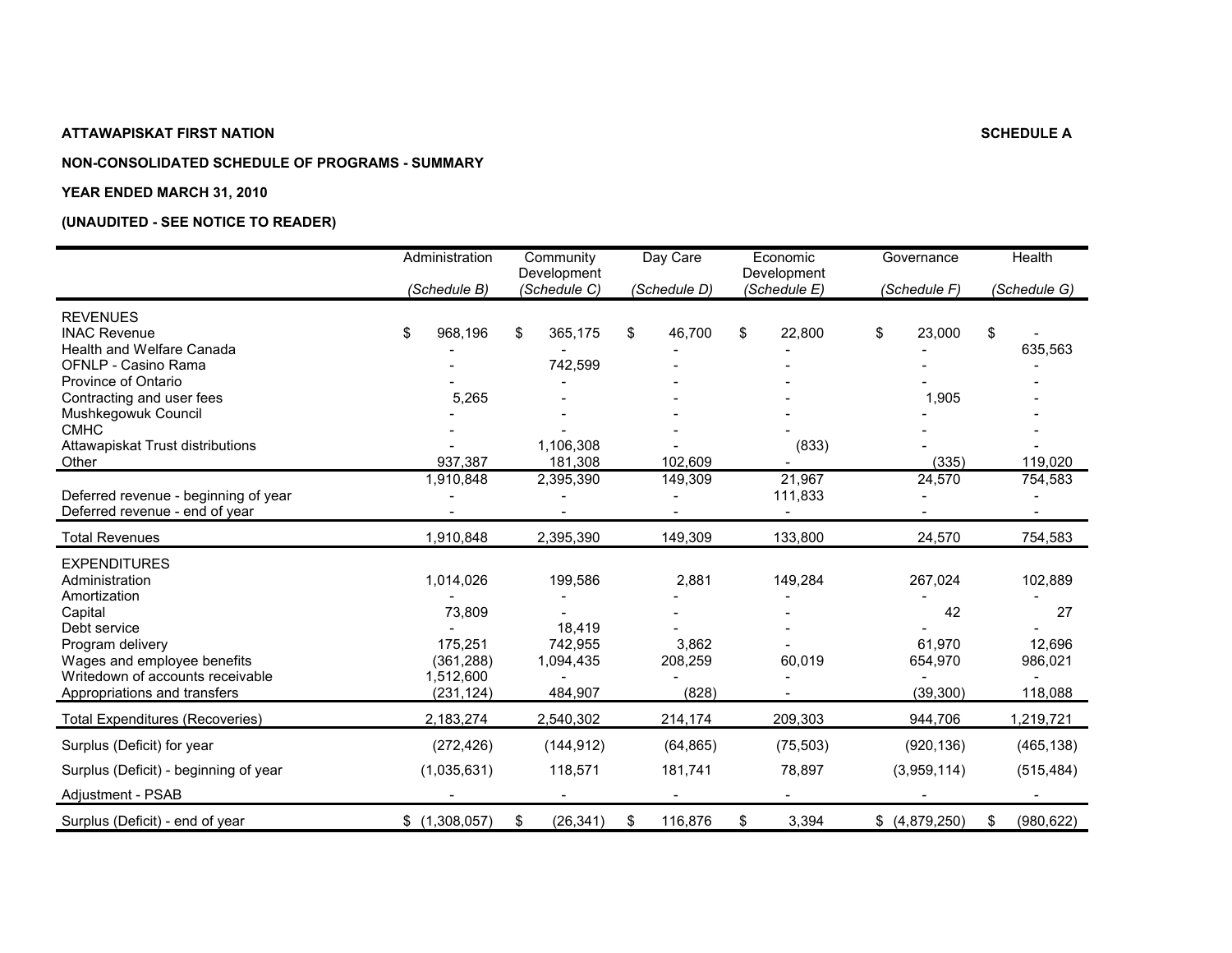## **NON-CONSOLIDATED SCHEDULE OF PROGRAMS - SUMMARY**

#### **YEAR ENDED MARCH 31, 2010**

|                                        | Housing         | Infrastructure  | Social<br>Assistance | Technical<br>Services | <b>Other Funds</b> | <b>Total</b>     |
|----------------------------------------|-----------------|-----------------|----------------------|-----------------------|--------------------|------------------|
|                                        | (Schedule H)    | (Schedule I)    | (Schedule J)         | (Schedule K)          | (Schedule L)       |                  |
| <b>REVENUES</b>                        |                 |                 |                      |                       |                    |                  |
| <b>INAC Revenue</b>                    | 3,644,547<br>S. | 4,005,652<br>\$ | \$<br>1,074,467      | 3,320<br>\$           | \$                 | \$<br>10,153,857 |
| Health and Welfare Canada              |                 |                 |                      |                       |                    | 635,563          |
| OFNLP - Casino Rama                    |                 |                 |                      |                       |                    | 742,599          |
| Province of Ontario                    |                 | 42,000          | 4,666,497            |                       |                    | 4,708,497        |
| Contracting and user fees              |                 |                 |                      | 2,393,094             |                    | 2,400,264        |
| Mushkegowuk Council                    | 66,160          |                 |                      |                       |                    | 66,160           |
| <b>CMHC</b>                            | 398,953         |                 |                      |                       |                    | 398,953          |
| Attawapiskat Trust distributions       |                 |                 |                      |                       |                    | 1,105,475        |
| Other                                  | 288,245         | 100,343         |                      |                       | 6,159              | 1,734,736        |
|                                        | 4,397,905       | 4,147,995       | 5,740,964            | 2,396,414             | 6,159              | 21,946,104       |
| Deferred revenue - beginning of year   |                 | 2,377,348       |                      |                       |                    | 2,489,181        |
| Deferred revenue - end of year         |                 | (2,043,421)     | (165, 222)           |                       |                    | (2, 208, 643)    |
| <b>Total Revenues</b>                  | 4,397,905       | 4,481,922       | 5,575,742            | 2,396,414             | 6,159              | 22,226,642       |
| <b>EXPENDITURES</b>                    |                 |                 |                      |                       |                    |                  |
| Administration                         | 134,301         | (5,082)         | 46,435               | 398,518               |                    | 2,309,862        |
| Amortization                           |                 |                 |                      |                       | 1,811,594          | 1,811,594        |
| Capital                                | 781,981         | 2,642,385       |                      |                       | (3,498,244)        |                  |
| Debt service                           | (566, 638)      | 555,090         |                      |                       | 213,813            | 220,684          |
| Program delivery                       | 15,385          | 341,444         | 5,062,061            | 713,958               |                    | 7,129,582        |
| Wages and employee benefits            | 1,318,281       | 405,252         | 402,187              | 748,308               |                    | 5,516,444        |
| Writedown of accounts receivable       |                 | (370,000)       |                      |                       |                    | 1,142,600        |
| Appropriations and transfers           | (295, 924)      | 52,509          | 2,137                | (200, 007)            | 109,542            | -                |
| <b>Total Expenditures (Recoveries)</b> | 1,387,386       | 3,621,598       | 5,512,820            | 1,660,777             | (1,363,295)        | 18,130,766       |
| Surplus (Deficit) for year             | 3,010,519       | 860,324         | 62,922               | 735,637               | 1,369,454          | 4,095,876        |
| Surplus (Deficit) - beginning of year  | (1, 177, 677)   | (1,051,332)     | (98, 499)            | (996, 186)            | 34,825,154         | 26,370,440       |
| Adjustment - PSAB                      |                 |                 |                      |                       | 14, 132, 382       | 14, 132, 382     |
| Surplus (Deficit) - end of year        | \$1,832,842     | (191,008)<br>\$ | (35, 577)<br>\$      | (260, 549)<br>S       | \$50,326,990       | 44,598,698<br>S  |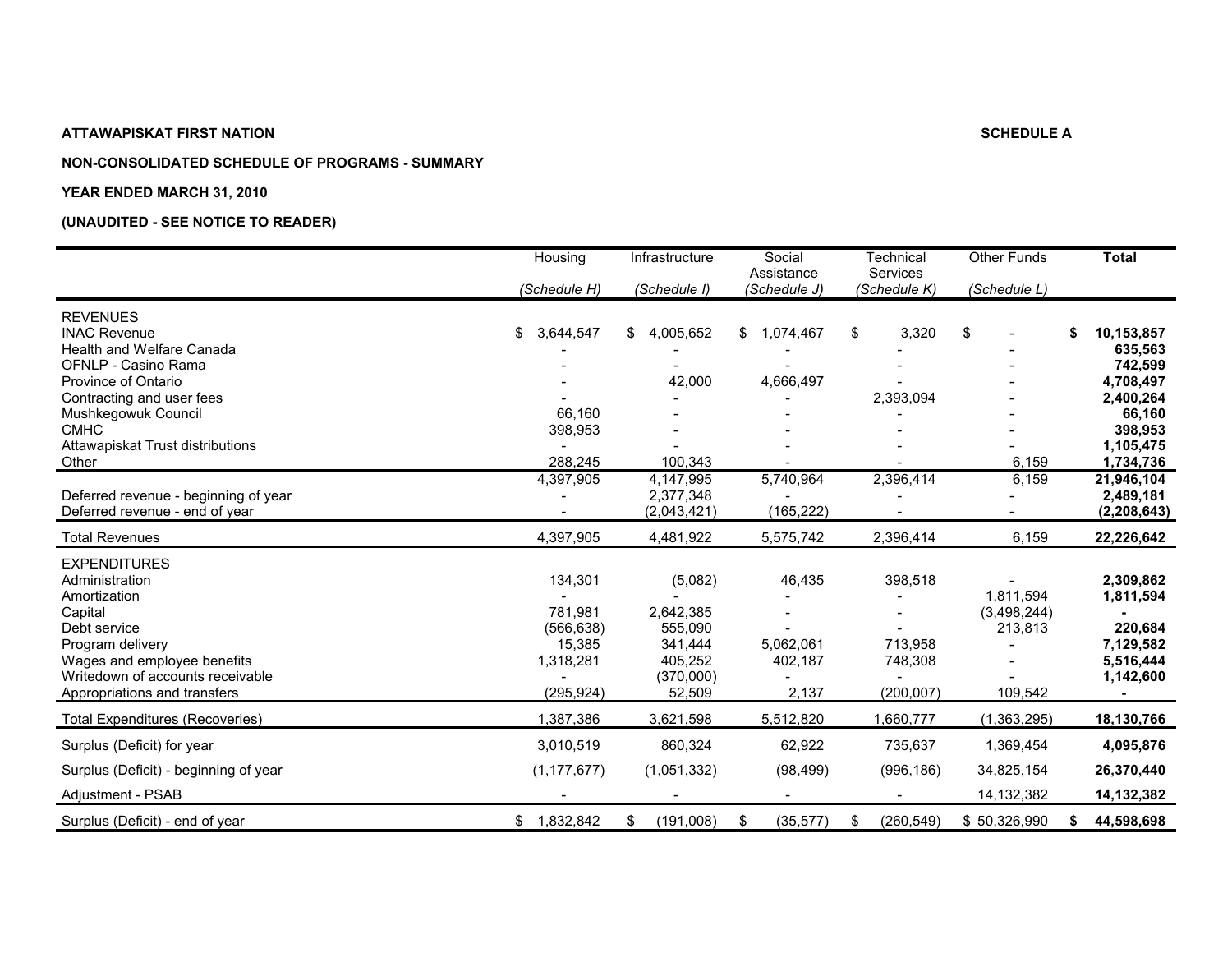#### **NON-CONSOLIDATED SCHEDULE OF ADMINISTRATION PROGRAMS**

#### **YEAR ENDED MARCH 31, 2010**

|                                                                                                                                                                         | Administration                                                       |    | Finance                     | <b>Benefits</b>      |    | $Co-$<br>management |    | Organizational<br>Review | <b>Total</b>                                                           |
|-------------------------------------------------------------------------------------------------------------------------------------------------------------------------|----------------------------------------------------------------------|----|-----------------------------|----------------------|----|---------------------|----|--------------------------|------------------------------------------------------------------------|
| <b>REVENUES</b><br><b>INAC Revenue</b><br>Contracting and user fees<br>Other                                                                                            | \$<br>968,196<br>5,265<br>933,309                                    | \$ | 4,078                       | \$                   | \$ |                     | \$ |                          | 968,196<br>5,265<br>937,387                                            |
| Total Revenues                                                                                                                                                          | 1,906,770                                                            |    | 4,078                       |                      |    |                     |    |                          | 1,910,848                                                              |
| <b>EXPENDITURES</b><br>Administration<br>Capital<br>Program delivery<br>Wages and employee benefits<br>Writedown of accounts receivable<br>Appropriations and transfers | 898,620<br>73,809<br>175,251<br>(457,008)<br>1,512,600<br>(232, 151) |    | 116,920<br>246,586<br>1,027 | (1,514)<br>(150,866) |    |                     |    |                          | 1,014,026<br>73,809<br>175,251<br>(361,288)<br>1,512,600<br>(231, 124) |
| Total Expenditures (Recoveries)                                                                                                                                         | 1,971,121                                                            |    | 364,533                     | (152,380)            |    |                     |    |                          | 2,183,274                                                              |
| Surplus (Deficit) for year<br>Surplus (Deficit) - beginning of year                                                                                                     | (64, 351)<br>(814, 760)                                              |    | (360, 455)<br>(150, 152)    | 152,380              |    | (46, 341)           |    | (24, 378)                | (272, 426)<br>(1,035,631)                                              |
| Surplus (Deficit) for year                                                                                                                                              | (879, 111)                                                           | S. | (510, 607)                  | \$<br>152,380        | S. | (46, 341)           | S  | (24, 378)                | \$ (1,308,057)                                                         |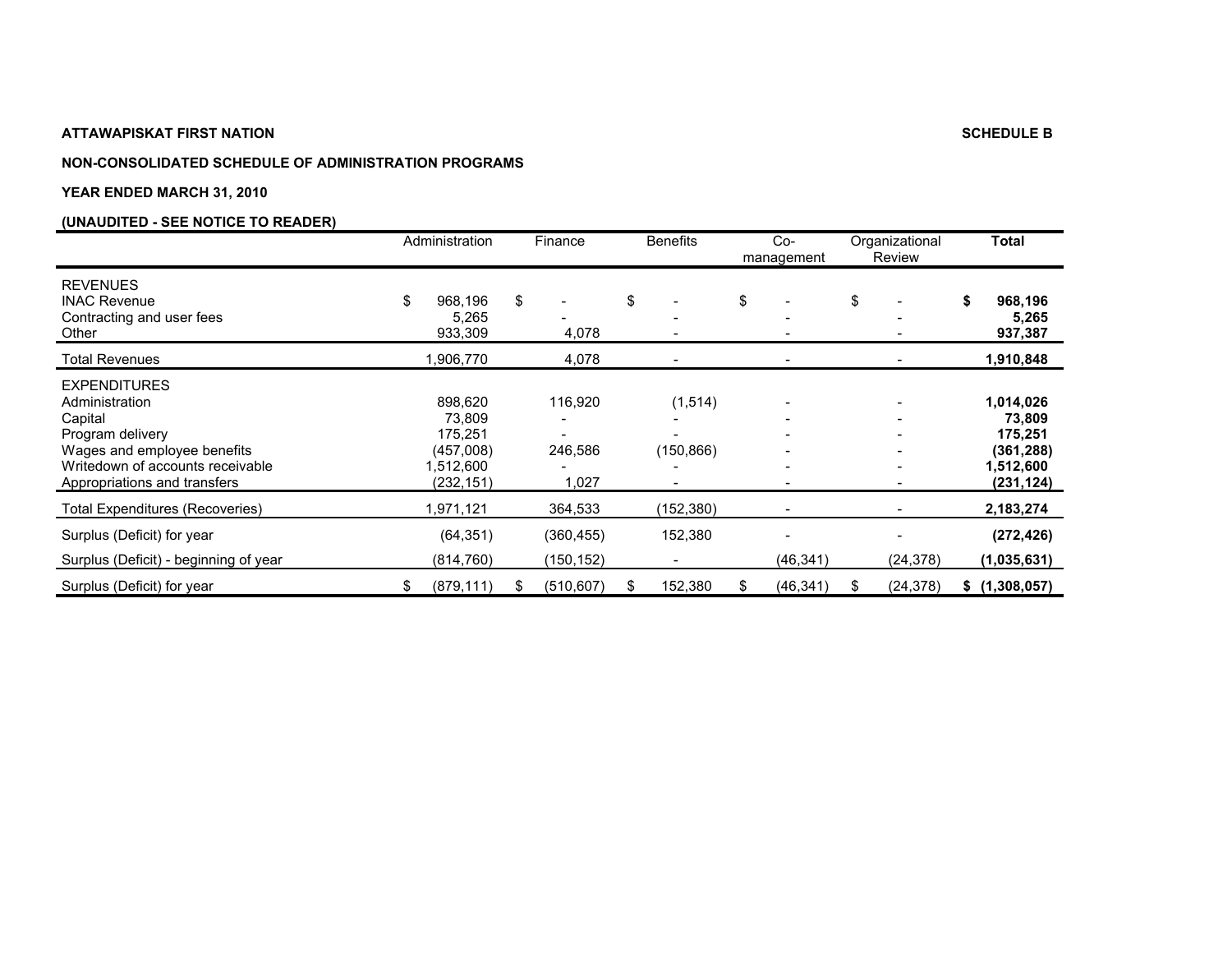## **NON-CONSOLIDATED SCHEDULE OF COMMUNITY DEVELOPMENT PROGRAMS**

#### **YEAR ENDED MARCH 31, 2010**

|                                                                                                                                          | Social Panel             | Casino Rama                         | Evacuation<br>Costs<br>Community | Local<br>Attawapiskat<br>Evacuation<br>Costs |    | <b>Business</b><br>Development |    | Post Office                        |    | <b>Police Station</b><br><b>NAPS</b> |
|------------------------------------------------------------------------------------------------------------------------------------------|--------------------------|-------------------------------------|----------------------------------|----------------------------------------------|----|--------------------------------|----|------------------------------------|----|--------------------------------------|
| <b>REVENUES</b><br><b>INAC Revenue</b><br>OFNLP - Casino Rama<br>Attawapiskat Trust distributions<br>Other                               | \$                       | \$<br>742,599                       | \$                               | \$                                           | \$ | 12,800                         | \$ | $\overline{\phantom{a}}$<br>28,252 | \$ |                                      |
|                                                                                                                                          |                          | 742,599                             |                                  |                                              |    | 12,800                         |    | 28,252                             |    |                                      |
| <b>Total Revenues</b>                                                                                                                    |                          | 742,599                             |                                  |                                              |    | 12,800                         |    | 28,252                             |    |                                      |
| <b>EXPENDITURES</b><br>Administration<br>Debt service<br>Program delivery<br>Wages and employee benefits<br>Appropriations and transfers | 204,870<br>90,956        | 599<br>19,065<br>235,007<br>487,928 | 426.020<br>(134, 190)            | 1,609<br>80,957<br>180,700                   |    | 12,800                         |    | 2,966<br>6,643<br>99,944<br>1,050  |    | 18,419                               |
| <b>Total Expenditures</b>                                                                                                                | 295,826                  | 742,599                             | 291,830                          | 263,266                                      |    | 12,800                         |    | 110,603                            |    | 18,419                               |
| Surplus (Deficit) for year<br>Surplus (Deficit) - beginning of year                                                                      | (295, 826)<br>(131, 821) |                                     | (291, 830)                       | (263, 266)                                   |    | 85,800                         |    | (82, 351)<br>(26, 710)             |    | (18, 419)<br>(17, 820)               |
| Surplus (Deficit) - end of year                                                                                                          | \$<br>(427, 647)         | \$<br>$\overline{\phantom{a}}$      | \$<br>(291, 830)                 | \$<br>(263, 266)                             | S  | 85,800                         | S  | (109,061)                          | S. | (36, 239)                            |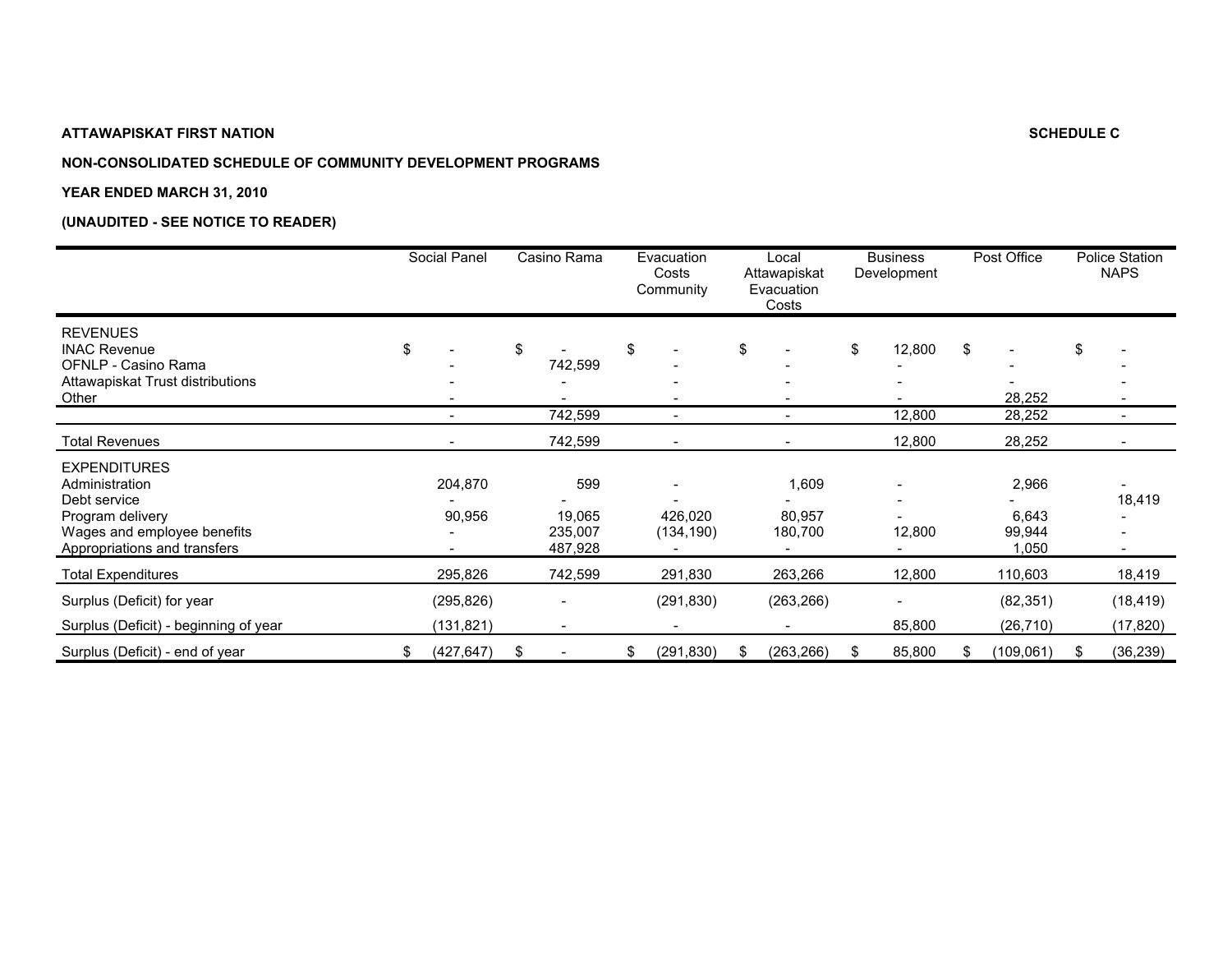## **NON-CONSOLIDATED SCHEDULE OF COMMUNITY DEVELOPMENT PROGRAMS**

#### **YEAR ENDED MARCH 31, 2010**

|                                                                                                                                          | <b>National Child</b><br>Benefit | <b>NCB - Nutritional</b><br>Training | Environmental<br>Site Assessment |               | <b>IBA - Trust</b><br>Creation |    | <b>IBA</b> - Education<br>& Training |    | IBA -<br>Environmental<br>Protection |    | IBA -<br>Implementation   |
|------------------------------------------------------------------------------------------------------------------------------------------|----------------------------------|--------------------------------------|----------------------------------|---------------|--------------------------------|----|--------------------------------------|----|--------------------------------------|----|---------------------------|
| <b>REVENUES</b><br><b>INAC Revenue</b><br>OFNLP - Casino Rama<br>Attawapiskat Trust distributions<br>Other                               | \$<br>352,375                    | \$                                   | \$                               | \$            | 1,106,308                      | \$ | 153,056                              | \$ |                                      | \$ |                           |
|                                                                                                                                          | 352,375                          | $\overline{\phantom{0}}$             | ٠                                |               | 1,106,308                      |    | 153,056                              |    | $\overline{\phantom{a}}$             |    |                           |
| Total Revenues                                                                                                                           | 352,375                          | $\overline{\phantom{a}}$             | $\qquad \qquad \blacksquare$     |               | 1,106,308                      |    | 153,056                              |    |                                      |    |                           |
| <b>EXPENDITURES</b><br>Administration<br>Debt service<br>Program delivery<br>Wages and employee benefits<br>Appropriations and transfers | 1,252<br>1,641<br>359,532        |                                      |                                  |               | (9,295)<br>23,962              |    | (5,957)                              |    | 20,030<br>61,999<br>105,511<br>1,886 |    | (6, 811)<br>641<br>62,363 |
| <b>Total Expenditures</b>                                                                                                                | 362,425                          |                                      | $\overline{\phantom{0}}$         |               | 14,667                         |    | (5,957)                              |    | 189,426                              |    | 56,193                    |
| Surplus (Deficit) for year<br>Surplus (Deficit) - beginning of year                                                                      | (10, 050)<br>(2,359)             |                                      |                                  |               | 1,091,641<br>(43, 753)         |    | 159,013                              |    | (189, 426)<br>(46, 138)              |    | (56, 193)<br>405,977      |
| Surplus (Deficit) - end of year                                                                                                          | \$<br>(12, 409)                  | \$<br>$\overline{\phantom{a}}$       | \$<br>$\overline{\phantom{a}}$   | $\frac{1}{2}$ | 1,047,888                      | S  | 159,013                              | S  | (235, 564)                           | S. | 349,784                   |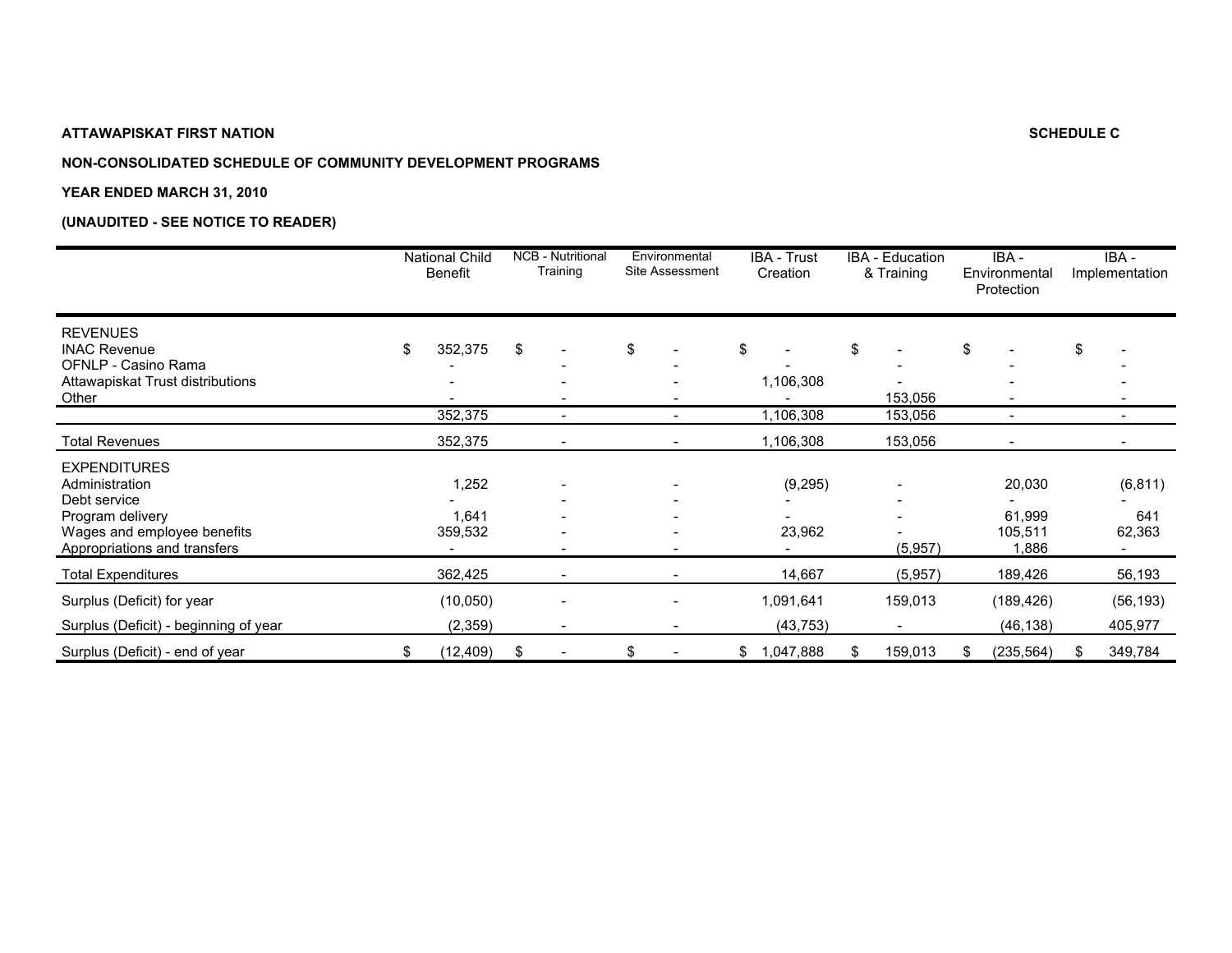## **NON-CONSOLIDATED SCHEDULE OF COMMUNITY DEVELOPMENT PROGRAMS**

#### **YEAR ENDED MARCH 31, 2010**

|                                                                                                                                          | IBA - Revenue      | Mining<br>Negotiations | Recreation<br><b>Director</b> | Scholarship<br>Fund | <b>Total</b>                                         |
|------------------------------------------------------------------------------------------------------------------------------------------|--------------------|------------------------|-------------------------------|---------------------|------------------------------------------------------|
| <b>REVENUES</b><br><b>INAC Revenue</b><br>OFNLP - Casino Rama<br>Attawapiskat Trust distributions<br>Other                               | \$                 | \$                     | \$                            | \$                  | \$<br>365,175<br>742,599<br>1,106,308<br>181,308     |
|                                                                                                                                          |                    |                        |                               |                     | 2,395,390                                            |
| <b>Total Revenues</b>                                                                                                                    |                    |                        |                               |                     | 2,395,390                                            |
| <b>EXPENDITURES</b><br>Administration<br>Debt service<br>Program delivery<br>Wages and employee benefits<br>Appropriations and transfers | 50,081             | (15, 788)              | 154<br>4,952<br>148,806       |                     | 199,586<br>18,419<br>742,955<br>1,094,435<br>484,907 |
| <b>Total Expenditures</b>                                                                                                                | 50,081             | (15,788)               | 153,912                       |                     | 2,540,302                                            |
| Surplus (Deficit) for year<br>Surplus (Deficit) - beginning of year                                                                      | (50,081)<br>67,509 | 15,788<br>(165, 229)   | (153, 912)<br>(6,885)         |                     | (144, 912)<br>118,571                                |
| Surplus (Deficit) - end of year                                                                                                          | \$<br>17,428       | \$<br>(149, 441)       | \$<br>(160, 797)              | \$                  | \$<br>(26, 341)                                      |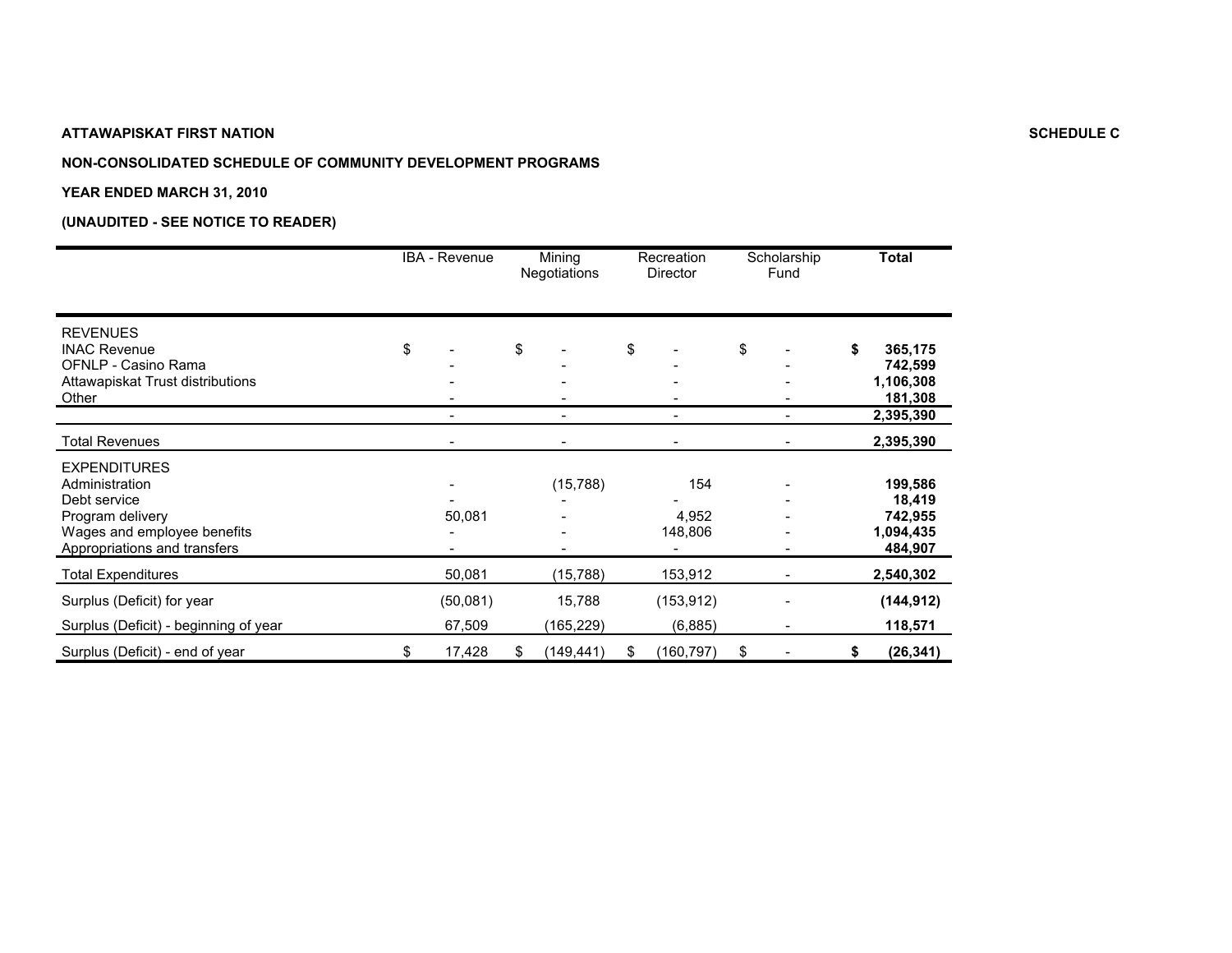#### **NON-CONSOLIDATED SCHEDULE OF DAY CARE PROGRAMS**

#### **YEAR ENDED MARCH 31, 2010**

|                                                                                                                          | Extended<br>Nursery School         | Nursery -<br>Chiefs of<br>Ontario         |   | <b>Total</b>                       |
|--------------------------------------------------------------------------------------------------------------------------|------------------------------------|-------------------------------------------|---|------------------------------------|
| <b>REVENUES</b><br><b>INAC Revenue</b><br>Other                                                                          | \$<br>46,700<br>10,885             | \$<br>$\overline{\phantom{a}}$<br>91,724  | S | 46,700<br>102,609                  |
| <b>Total Revenues</b>                                                                                                    | 57,585                             | 91,724                                    |   | 149,309                            |
| <b>EXPENDITURES</b><br>Administration<br>Program delivery<br>Wages and employee benefits<br>Appropriations and transfers | 2,881<br>6,092<br>208,259<br>(828) | $\overline{\phantom{0}}$<br>(2, 230)<br>- |   | 2,881<br>3,862<br>208,259<br>(828) |
| <b>Total Expenditures</b>                                                                                                | 216,404                            | (2, 230)                                  |   | 214,174                            |
| Surplus (Deficit) for year<br>Surplus (Deficit) - beginning of year                                                      | (158, 819)<br>(143, 387)           | 93,954<br>325,128                         |   | (64, 865)<br>181,741               |
| Surplus (Deficit) - end of year                                                                                          | \$<br>(302, 206)                   | 419,082                                   |   | 116,876                            |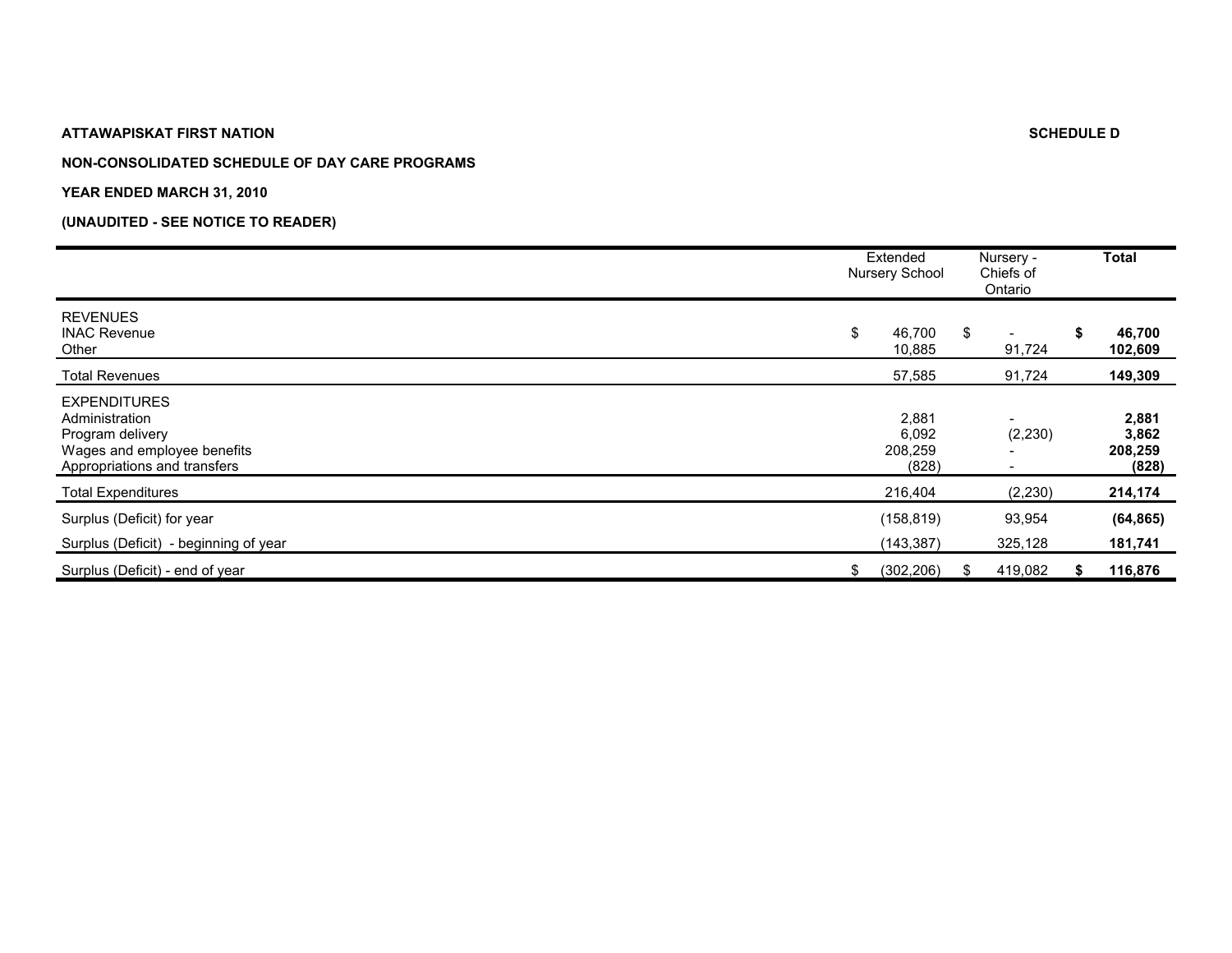## **NON-CONSOLIDATED SCHEDULE OF ECONOMIC DEVELOPMENT PROGRAMS**

#### **YEAR ENDED MARCH 31, 2010**

|                                                                            | Economic<br>Development | <b>INAC</b><br>Summer<br><b>Students</b> | Career<br>Promotion<br>and<br>Awareness | Joint Venture |    | Elders<br>Compensation | <b>HRDC Adult</b><br>Upgrading | Planning and<br><b>Skills</b><br>Development |
|----------------------------------------------------------------------------|-------------------------|------------------------------------------|-----------------------------------------|---------------|----|------------------------|--------------------------------|----------------------------------------------|
| <b>REVENUES</b><br><b>INAC Revenue</b><br>Attawapiskat Trust distributions | \$                      | \$<br>22,800                             | \$<br>-                                 | \$            | \$ | (833)                  | \$                             | \$                                           |
| Deferred revenue - beginning of year                                       |                         | 22,800                                   |                                         |               |    | (833)<br>111,833       |                                |                                              |
| <b>Total Revenues</b>                                                      |                         | 22,800                                   |                                         |               |    | 111,000                |                                |                                              |
| <b>EXPENDITURES</b><br>Administration<br>Wages and employee benefits       |                         | 57,719                                   | 2,300                                   |               |    | 149,284                |                                |                                              |
| <b>Total Expenditures</b>                                                  |                         | 57,719                                   | 2,300                                   |               |    | 149,284                |                                |                                              |
| Surplus (Deficit) for year                                                 |                         | (34, 919)                                | (2,300)                                 |               |    | (38, 284)              |                                |                                              |
| Surplus (Deficit) - beginning of year                                      |                         | 19,064                                   |                                         | 59,833        |    |                        |                                |                                              |
| Surplus (Deficit) - end of year                                            |                         | \$<br>$(15, 855)$ \$                     | $(2,300)$ \$                            | 59,833        | S  | $(38, 284)$ \$         |                                | \$                                           |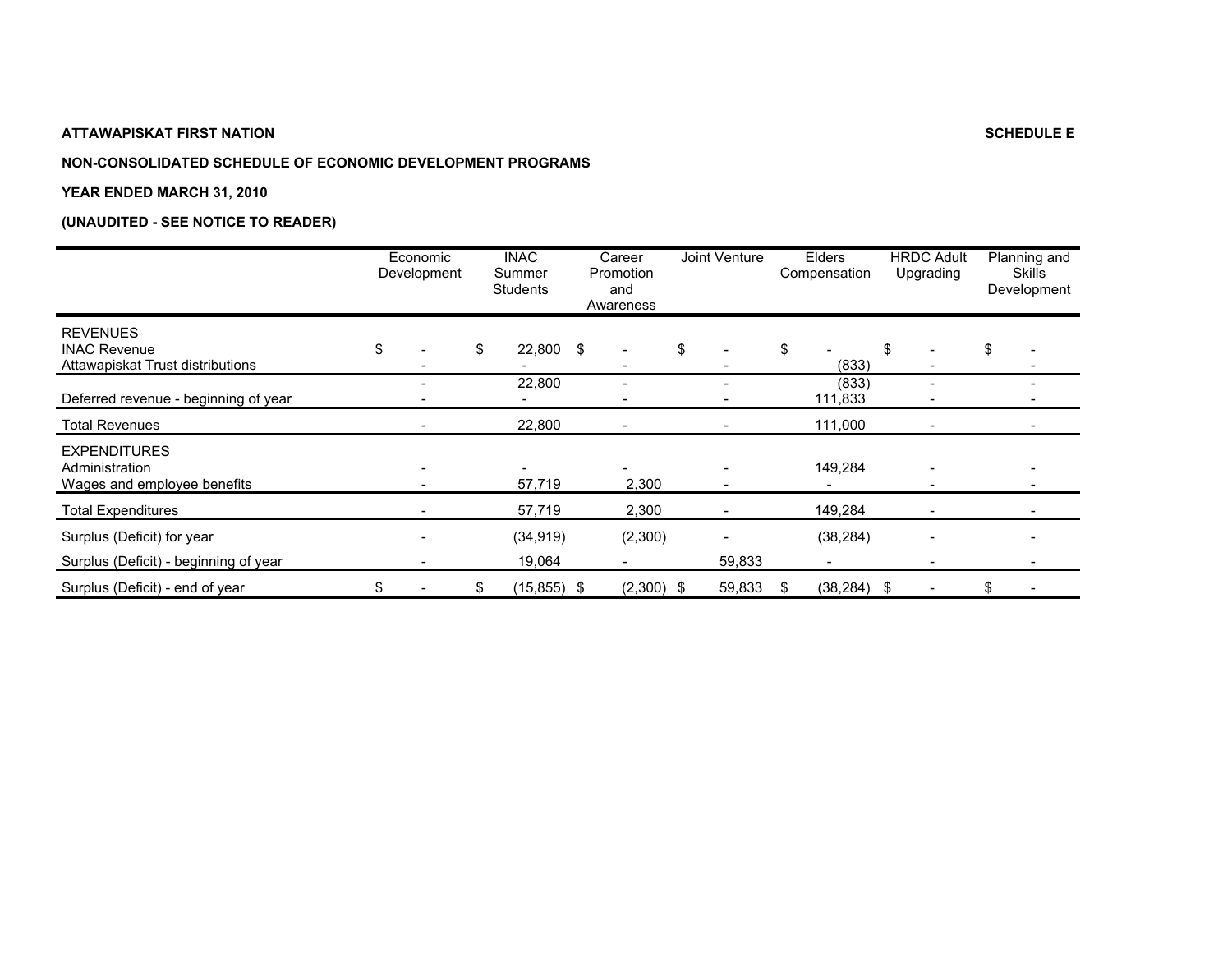#### **NON-CONSOLIDATED SCHEDULE OF ECONOMIC DEVELOPMENT PROGRAMS**

#### **YEAR ENDED MARCH 31, 2010**

**(UNAUDITED - SEE NOTICE TO READER)**

**Total**

| <b>REVENUES</b><br><b>INAC Revenue</b><br>Attawapiskat Trust distributions | \$ | 22,800<br>(833)   |
|----------------------------------------------------------------------------|----|-------------------|
| Deferred revenue - beginning of year                                       |    | 21,967<br>111,833 |
| <b>Total Revenues</b>                                                      |    | 133,800           |
| <b>EXPENDITURES</b><br>Administration<br>Wages and employee benefits       |    | 149,284<br>60,019 |
| <b>Total Expenditures</b>                                                  |    | 209,303           |
| Surplus (Deficit) for year                                                 |    | (75, 503)         |
| Surplus (Deficit) - beginning of year                                      |    | 78,897            |
| Surplus (Deficit) - end of year                                            | S  | 3,394             |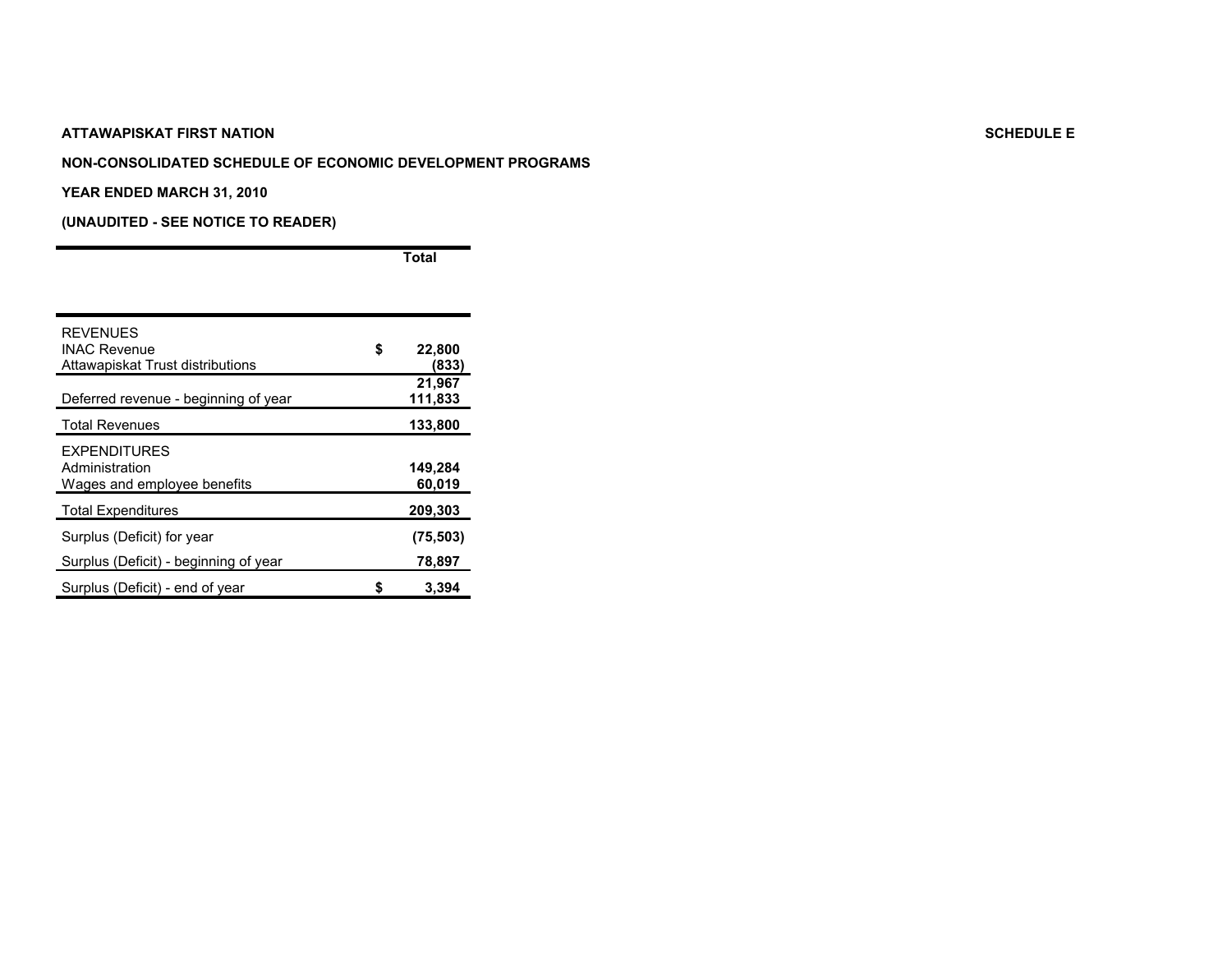## **NON-CONSOLIDATED SCHEDULE OF GOVERNANCE PROGRAMS**

#### **YEAR ENDED MARCH 31, 2010**

|                                                                                                                                     | Chief and<br>Council                   | <b>Elections</b> |                          | Lands and<br>Membership      | Justice<br>Program                                                                     | Band<br>Representative              | <b>By-law Officers</b>         | Total                                           |
|-------------------------------------------------------------------------------------------------------------------------------------|----------------------------------------|------------------|--------------------------|------------------------------|----------------------------------------------------------------------------------------|-------------------------------------|--------------------------------|-------------------------------------------------|
| <b>REVENUES</b><br><b>INAC Revenue</b><br>Contracting and user fees<br>Other                                                        | \$<br>(335)                            | \$               | $\overline{\phantom{a}}$ | \$<br>23,000<br>1,905        | \$<br>$\overline{\phantom{a}}$<br>$\overline{\phantom{a}}$<br>$\overline{\phantom{0}}$ | \$<br>$\overline{\phantom{0}}$<br>- | \$<br>$\overline{\phantom{a}}$ | 23,000<br>1,905<br>(335)                        |
| Total Revenues                                                                                                                      | (335)                                  |                  |                          | 24,905                       | $\overline{\phantom{a}}$                                                               | $\qquad \qquad$                     | $\overline{\phantom{a}}$       | 24,570                                          |
| <b>EXPENDITURES</b><br>Administration<br>Capital<br>Program delivery<br>Wages and employee benefits<br>Appropriations and transfers | 245,938<br>37,132<br>374,970<br>10,010 |                  | 9,788                    | 8,003<br>42<br>40,153<br>690 | $\overline{\phantom{a}}$<br>$\overline{\phantom{a}}$<br>4,600                          | 1,877<br>2,586<br>(50,000)          | 1,418<br>22,252<br>235,247     | 267,024<br>42<br>61,970<br>654,970<br>(39, 300) |
| <b>Total Expenditures</b>                                                                                                           | 668,050                                |                  | 9,788                    | 48,888                       | 4,600                                                                                  | (45, 537)                           | 258,917                        | 944,706                                         |
| Surplus (Deficit) for year<br>Surplus (Deficit) - beginning of year                                                                 | (668, 385)<br>(1,250,029)              |                  | (9,788)<br>(900)         | (23, 983)<br>(16,038)        | (4,600)<br>(8,200)                                                                     | 45,537<br>(13, 278)                 | (258, 917)<br>(2,670,669)      | (920, 136)<br>(3,959,114)                       |
| Surplus (Deficit) - end of year                                                                                                     | \$(1,918,414)                          |                  | (10,688)                 | (40, 021)                    | (12,800)                                                                               | 32,259                              | \$ (2,929,586)                 | \$ (4,879,250)                                  |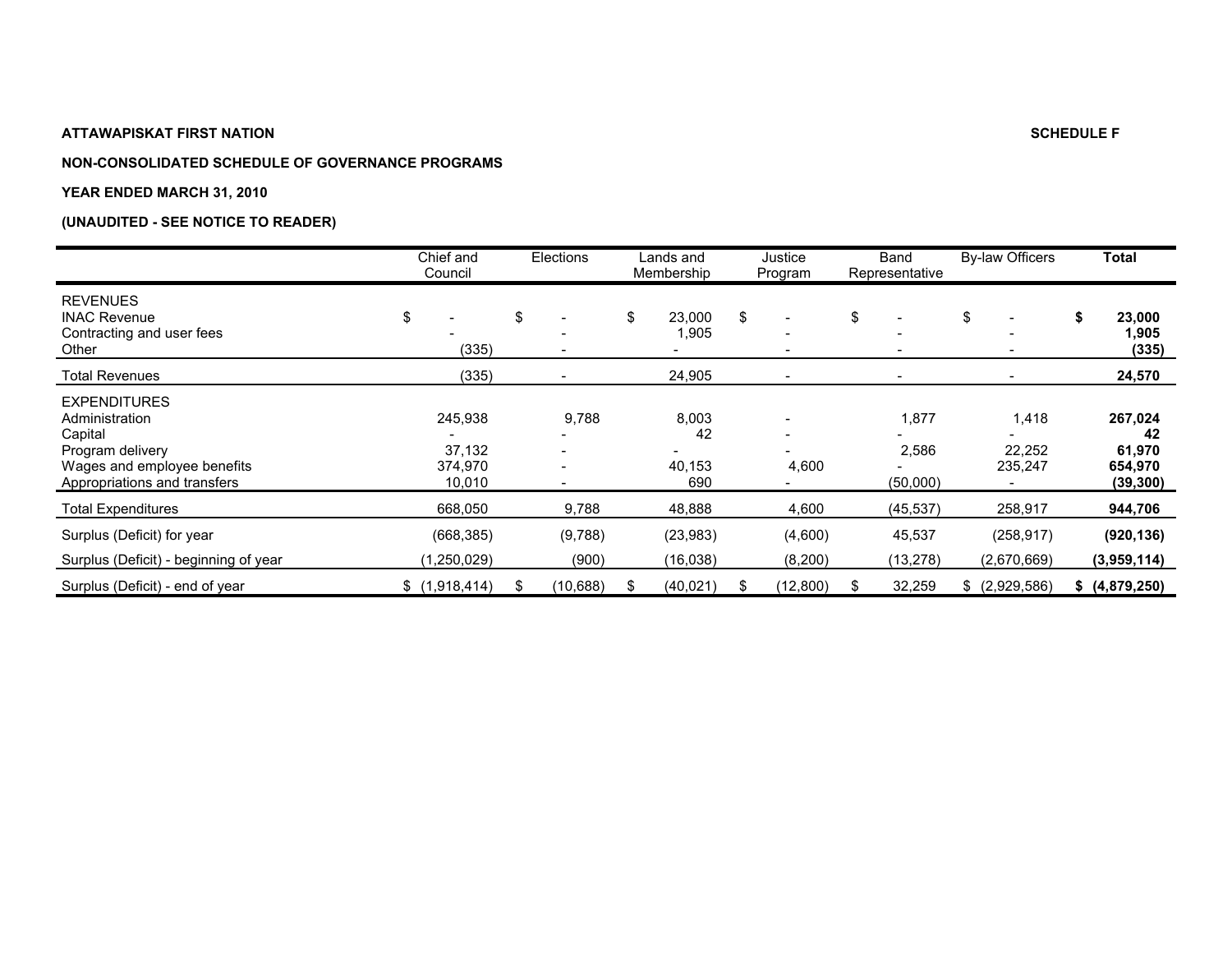#### **NON-CONSOLIDATED SCHEDULE OF HEALTH PROGRAMS**

#### **YEAR ENDED MARCH 31, 2010**

|                                                                                                                                     | <b>NNADAP</b>                       | Medical<br>Transportation       | Home and<br>Community<br>Care             |    | <b>Brighter</b><br><b>Futures</b>     | <b>Building</b><br>Healthy<br>Communities | Community<br>Health<br>Promotion  | <b>FNIHIS</b>                  |
|-------------------------------------------------------------------------------------------------------------------------------------|-------------------------------------|---------------------------------|-------------------------------------------|----|---------------------------------------|-------------------------------------------|-----------------------------------|--------------------------------|
| <b>REVENUES</b><br>Health and Welfare Canada<br>Other                                                                               | \$<br>25,869                        | \$<br>(63, 315)                 | \$<br>189,821                             | S. | 114,018                               | \$<br>85,054                              | \$<br>81,991                      | \$<br>$\overline{\phantom{a}}$ |
| <b>Total Revenues</b>                                                                                                               | 25,869                              | (63, 315)                       | 189,821                                   |    | 114,018                               | 85,054                                    | 81,991                            |                                |
| <b>EXPENDITURES</b><br>Administration<br>Capital<br>Program delivery<br>Wages and employee benefits<br>Appropriations and transfers | 4,186<br>(5,934)<br>31,021<br>2,993 | 566<br>7,947<br>23,120<br>3,479 | 33,616<br>(171, 747)<br>151.229<br>22,416 |    | 11,475<br>73,411<br>123,932<br>20,454 | 550<br>710<br>34,407<br>3,717             | 3,398<br>(845)<br>91,550<br>9,432 | ۰                              |
| <b>Total Expenditures</b>                                                                                                           | 32,266                              | 35,112                          | 35,514                                    |    | 229,272                               | 39,384                                    | 103,535                           |                                |
| Surplus (Deficit) for year<br>Surplus (Deficit) - beginning of year                                                                 | (6, 397)<br>(18,785)                | (98, 427)<br>(18, 358)          | 154,307<br>19,835                         |    | (115, 254)<br>(385,964)               | 45,670<br>74,800                          | (21, 544)<br>51,438               | (126)                          |
| Surplus (Deficit) - end of year                                                                                                     | (25,182)                            | (116,785)                       | 174,142                                   |    | (501, 218)                            | 120,470                                   | 29,894                            | (126)                          |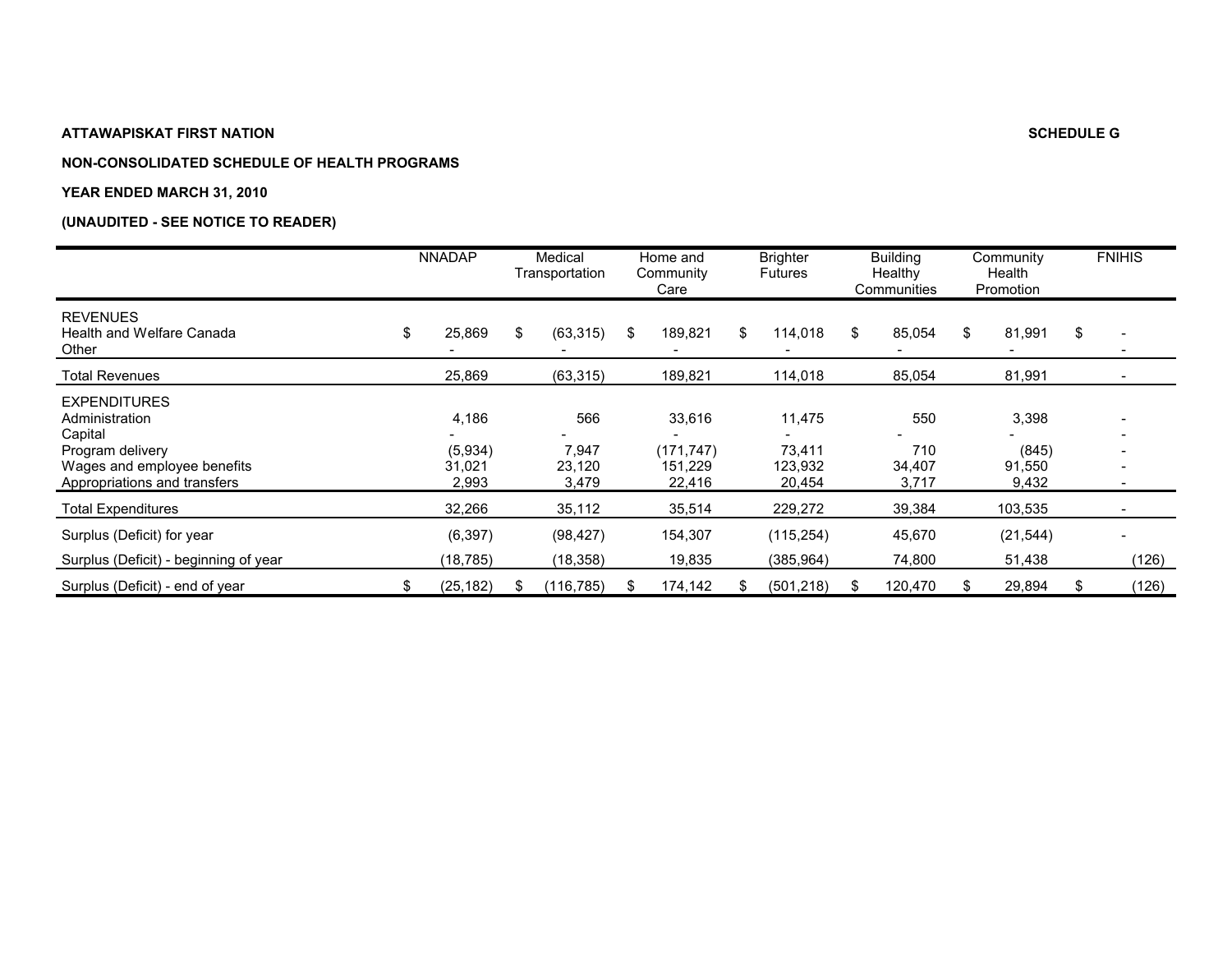#### **NON-CONSOLIDATED SCHEDULE OF HEALTH PROGRAMS**

#### **YEAR ENDED MARCH 31, 2010**

|                                                                                                                                     |    | <b>Health Services</b><br>O&M      | Security<br><b>Services</b> |    | Crisis<br>Intervention             | Health<br>Administration | <b>Health FASD</b><br><b>NAN</b>                            | <b>Healthy Babies</b><br><b>NAN</b> |     | Early Childhood<br>Development |
|-------------------------------------------------------------------------------------------------------------------------------------|----|------------------------------------|-----------------------------|----|------------------------------------|--------------------------|-------------------------------------------------------------|-------------------------------------|-----|--------------------------------|
| <b>REVENUES</b><br><b>Health and Welfare Canada</b><br>Other                                                                        | \$ | 75,624                             | \$<br>51,692                | \$ | (50, 768)                          | \$<br>119,986            | \$<br>49,802                                                | \$                                  | \$  | (107, 290)                     |
| <b>Total Revenues</b>                                                                                                               |    | 75,624                             | 51,692                      |    | (50, 768)                          | 119,986                  | 49,802                                                      |                                     |     | (107, 290)                     |
| <b>EXPENDITURES</b><br>Administration<br>Capital<br>Program delivery<br>Wages and employee benefits<br>Appropriations and transfers |    | 3,952<br>33,542<br>51,443<br>9,055 | (2)<br>63,566<br>6,241      |    | 5,159<br>8,328<br>78,286<br>11,087 | 4,335<br>5,140<br>93,072 | $\overline{\phantom{a}}$<br>353<br>$\overline{\phantom{a}}$ |                                     |     | $\overline{\phantom{0}}$       |
| <b>Total Expenditures</b>                                                                                                           |    | 97,992                             | 69,805                      |    | 102,860                            | 102,547                  | 353                                                         |                                     |     |                                |
| Surplus (Deficit) for year<br>Surplus (Deficit) - beginning of year                                                                 |    | (22, 368)<br>(101,521)             | (18, 113)<br>(39,073)       |    | (153, 628)<br>13,506               | 17,439<br>(65, 114)      | 49,449<br>93,183                                            | 31,275                              |     | (107, 290)<br>(109, 690)       |
| Surplus (Deficit) - end of year                                                                                                     | S  | (123, 889)                         | (57, 186)                   | ж. | 140,122)                           | (47, 675)                | 142,632                                                     | 31,275                              | \$. | (216,980)                      |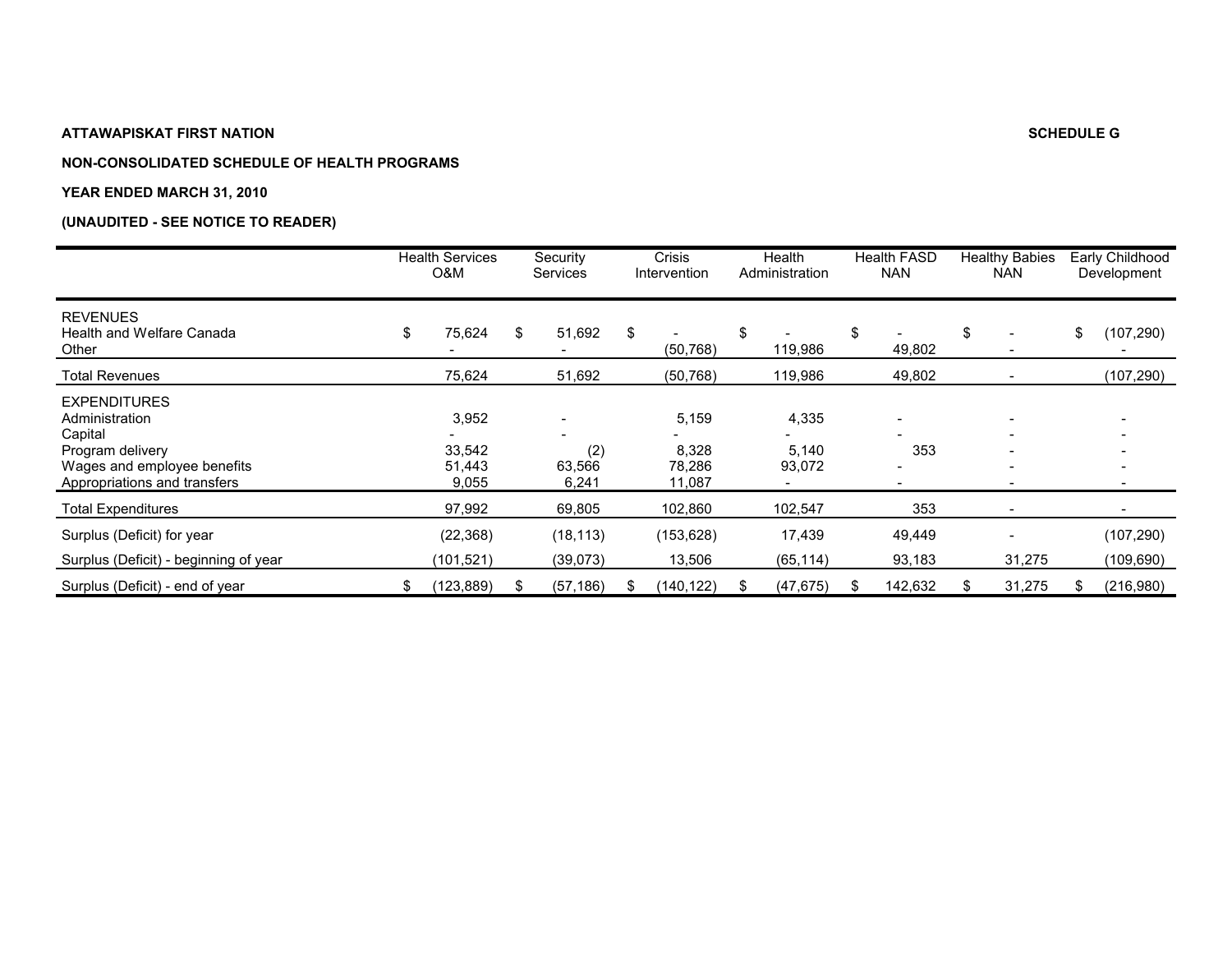#### **NON-CONSOLIDATED SCHEDULE OF HEALTH PROGRAMS**

#### **YEAR ENDED MARCH 31, 2010**

|                                                                                                                                     | Tobacco<br>Strategy | <b>Healing Lodge</b>                     | Aboriginal<br><b>Diabetes</b><br>Initiative | Maternal Child<br>Health<br>Coordinator |                     | Total                                         |
|-------------------------------------------------------------------------------------------------------------------------------------|---------------------|------------------------------------------|---------------------------------------------|-----------------------------------------|---------------------|-----------------------------------------------|
| <b>REVENUES</b><br>Health and Welfare Canada<br>Other                                                                               | \$                  | \$                                       | \$<br>141,686                               | \$                                      | 40,413              | \$<br>635,563<br>119,020                      |
| <b>Total Revenues</b>                                                                                                               |                     |                                          | 141,686                                     |                                         | 40,413              | 754,583                                       |
| <b>EXPENDITURES</b><br>Administration<br>Capital<br>Program delivery<br>Wages and employee benefits<br>Appropriations and transfers | 2,434<br>243        | 411<br>27<br>15,158<br>146,928<br>16,091 | 35,241<br>36,591<br>53,556<br>12,880        |                                         | 7,610<br>43,911     | 102,889<br>27<br>12,696<br>986,021<br>118,088 |
| <b>Total Expenditures</b>                                                                                                           | 2,677               | 178,615                                  | 138,268                                     |                                         | 51,521              | 1,219,721                                     |
| Surplus (Deficit) for year<br>Surplus (Deficit) - beginning of year                                                                 | (2,677)             | (178, 615)<br>(129,060)                  | 3,418<br>23,342                             |                                         | (11, 108)<br>44,828 | (465, 138)<br>(515, 484)                      |
| Surplus (Deficit) - end of year                                                                                                     | \$<br>(2,677)       | \$<br>(307,675)                          | \$<br>26,760                                | S                                       | 33,720              | \$<br>(980, 622)                              |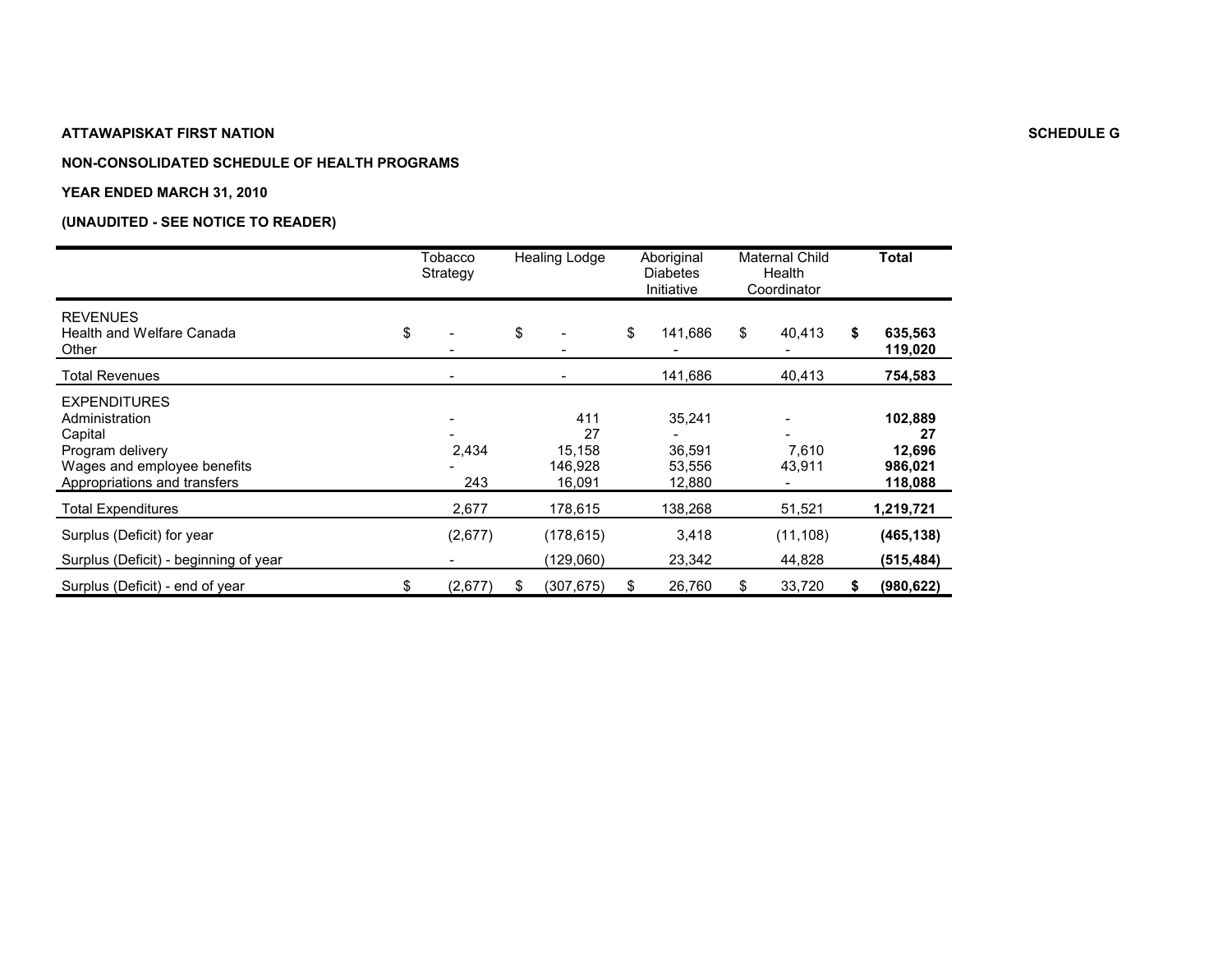## **NON-CONSOLIDATED SCHEDULE OF HOUSING PROGRAMS**

#### **YEAR ENDED MARCH 31, 2010**

|                                                                                                                                                     | Housing<br>Operations                                  | <b>CEAP</b>                    | Major<br>Renovations,<br>Repairs and<br>Maintenance                       | Revolving<br>Housing Fund | <b>INAC Lot</b><br>Servicing |                          | <b>INAC New</b><br>Construction                                       |
|-----------------------------------------------------------------------------------------------------------------------------------------------------|--------------------------------------------------------|--------------------------------|---------------------------------------------------------------------------|---------------------------|------------------------------|--------------------------|-----------------------------------------------------------------------|
| <b>REVENUES</b><br><b>INAC Revenue</b><br>Mushkegowuk Council<br><b>CMHC</b><br>Other                                                               | 2,938,597<br>\$<br>66,160                              | \$<br>50,000<br>$\blacksquare$ | \$<br>100,000<br>$\qquad \qquad \blacksquare$<br>$\overline{\phantom{a}}$ | \$<br>۰                   | \$                           | $\overline{\phantom{a}}$ | \$<br>555,950<br>$\overline{\phantom{a}}$<br>$\overline{\phantom{a}}$ |
| <b>Total Revenues</b>                                                                                                                               | 3,004,757                                              | 50,000                         | 100,000                                                                   |                           |                              |                          | 555,950                                                               |
| <b>EXPENDITURES</b><br>Administration<br>Capital<br>Debt service<br>Program delivery<br>Wages and employee benefits<br>Appropriations and transfers | 118,245<br>22,968<br>38,262<br>1,306,606<br>(322, 424) | 26,124<br>17,634<br>7,728      | $\qquad \qquad$                                                           |                           |                              |                          | $\overline{\phantom{a}}$<br>$\overline{\phantom{a}}$                  |
| <b>Total Expenditures</b>                                                                                                                           | 1,163,657                                              | 51,486                         |                                                                           |                           |                              |                          |                                                                       |
| Surplus (Deficit) for year<br>Surplus (Deficit) - beginning of year                                                                                 | 1,841,100<br>119,746                                   | (1,486)                        | 100,000                                                                   | 28,669                    |                              |                          | 555,950<br>553,531                                                    |
| Surplus (Deficit) - end of year                                                                                                                     | 1,960,846<br>\$                                        | \$<br>(1, 486)                 | \$<br>100,000                                                             | \$<br>28,669              | \$                           |                          | \$<br>1,109,481                                                       |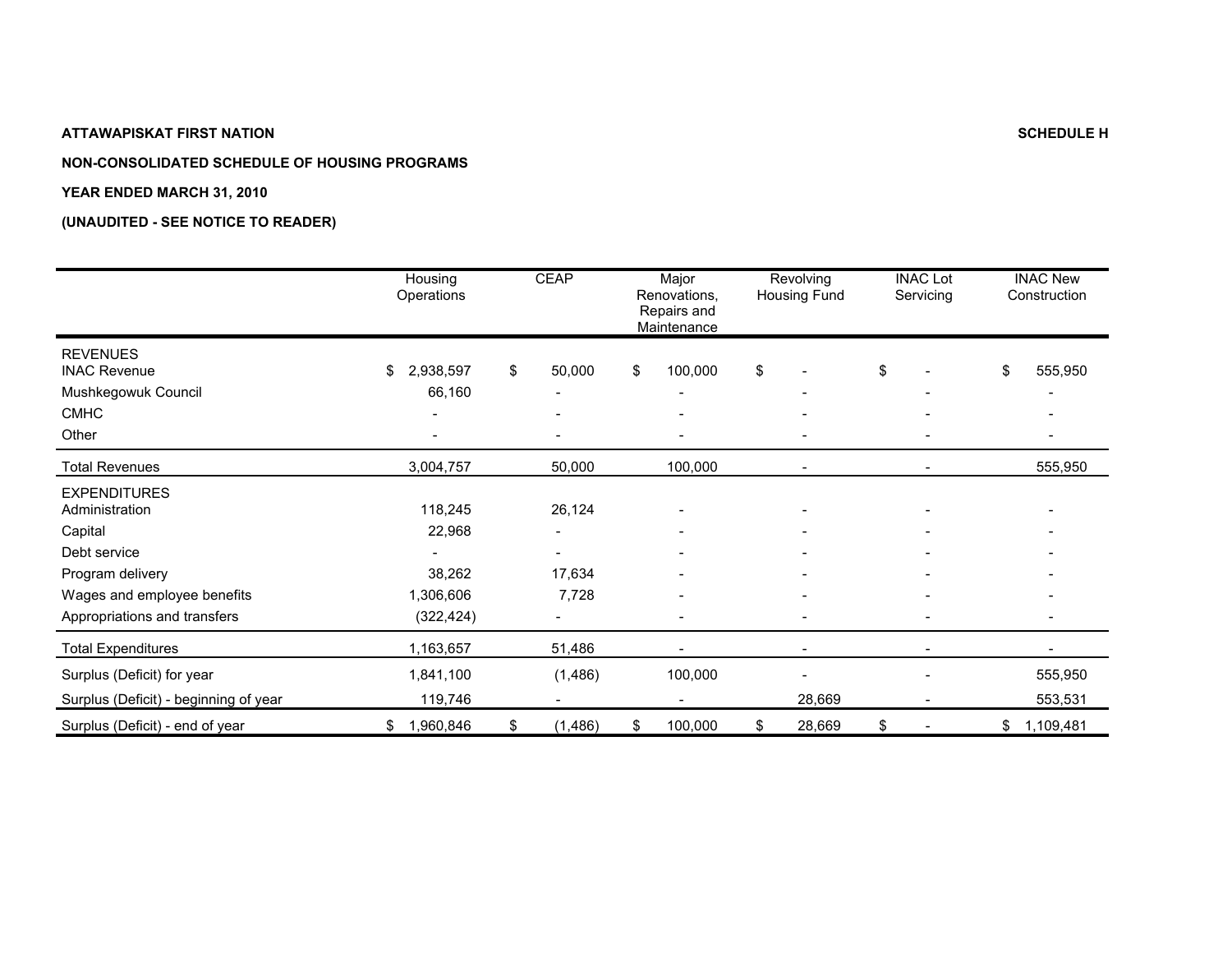## **NON-CONSOLIDATED SCHEDULE OF HOUSING PROGRAMS**

#### **YEAR ENDED MARCH 31, 2010**

|                                        | <b>NEED</b><br><b>PROGRAM</b><br>NAME dept H101 | <b>CMHC</b><br>Phase I |    | <b>CMHC</b><br>Phase II | Trailers  | DeBeers Training<br>Centre |
|----------------------------------------|-------------------------------------------------|------------------------|----|-------------------------|-----------|----------------------------|
| <b>REVENUES</b><br><b>INAC Revenue</b> | \$                                              | \$                     | \$ |                         | \$        | \$                         |
| Mushkegowuk Council                    |                                                 |                        |    |                         |           |                            |
| <b>CMHC</b>                            |                                                 | 97,700                 |    | 52,531                  |           |                            |
| Other                                  |                                                 |                        |    |                         |           |                            |
| <b>Total Revenues</b>                  |                                                 | 97,700                 |    | 52,531                  |           |                            |
| <b>EXPENDITURES</b><br>Administration  |                                                 |                        |    |                         |           |                            |
| Capital                                |                                                 | 5,523                  |    | 2,749                   |           |                            |
| Debt service                           |                                                 | 151,091                |    | 53,088                  |           |                            |
| Program delivery                       |                                                 |                        |    |                         | (531)     | 39,840                     |
| Wages and employee benefits            |                                                 | ۰                      |    |                         |           |                            |
| Appropriations and transfers           |                                                 | 14,300                 |    | 4,200                   |           |                            |
| <b>Total Expenditures</b>              |                                                 | 170,914                |    | 60,037                  | (531)     | 39,840                     |
| Surplus (Deficit) for year             |                                                 | (73, 214)              |    | (7, 506)                | 531       | (39, 840)                  |
| Surplus (Deficit) - beginning of year  |                                                 | (30, 200)              |    |                         | (206)     | (14, 905)                  |
| Surplus (Deficit) - end of year        | \$                                              | \$<br>(103, 414)       | \$ | (7, 506)                | \$<br>325 | \$<br>(54, 745)            |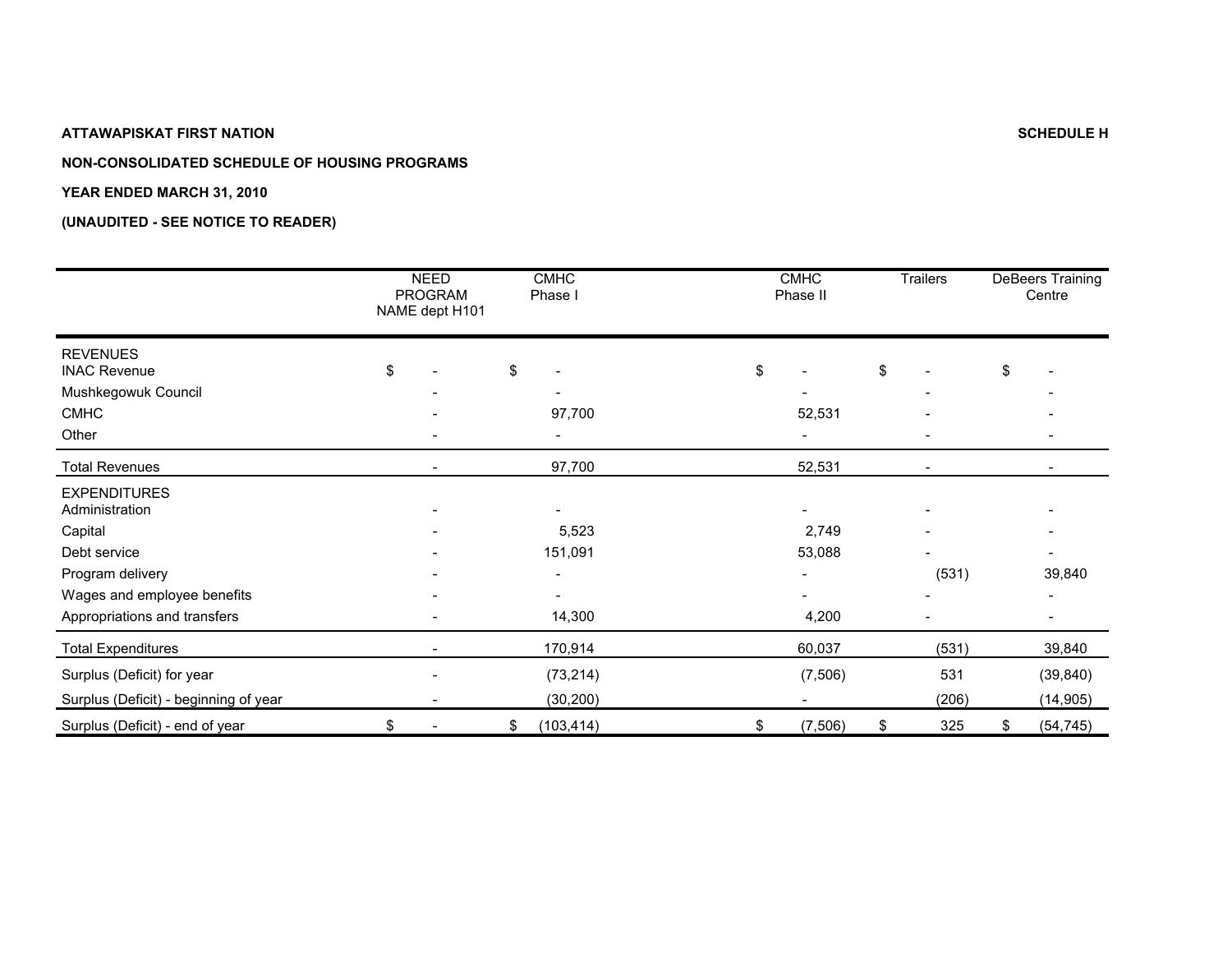## **NON-CONSOLIDATED SCHEDULE OF HOUSING PROGRAMS**

#### **YEAR ENDED MARCH 31, 2010**

|                                        | CMHC 8 Unit<br>Project # 22-199-<br>467-001 | CMHC 8 Unit<br>Project # 22-199-<br>467-002 |     | CMHC 6 Unit<br>Project # 22-199-<br>467-004 | CMHC 3 Unit<br>Project # 22-199-<br>467-005 |            | CMHC 8 Unit<br>Project # 22-199-<br>467-006 | Bearpaw-RRAP     |
|----------------------------------------|---------------------------------------------|---------------------------------------------|-----|---------------------------------------------|---------------------------------------------|------------|---------------------------------------------|------------------|
| <b>REVENUES</b><br><b>INAC Revenue</b> | \$                                          | \$                                          | \$  |                                             | \$                                          |            | \$                                          | \$               |
| Mushkegowuk Council                    |                                             |                                             |     |                                             |                                             |            |                                             |                  |
| <b>CMHC</b>                            | 79,265                                      | 47,263                                      |     | 31,393                                      |                                             | 26,339     | 64,462                                      |                  |
| Other                                  | 226,595                                     |                                             |     |                                             |                                             |            |                                             |                  |
| <b>Total Revenues</b>                  | 305,860                                     | 47,263                                      |     | 31,393                                      |                                             | 26,339     | 64,462                                      |                  |
| <b>EXPENDITURES</b><br>Administration  | (10,068)                                    |                                             |     |                                             |                                             |            |                                             |                  |
| Capital                                | 63,394                                      | 204,872                                     |     | 216,317                                     |                                             | 84,117     | 182,041                                     |                  |
| Debt service                           | 90,255                                      | (295, 049)                                  |     | (163, 703)                                  |                                             | (112, 515) | (289, 805)                                  |                  |
| Program delivery                       | 2,954                                       |                                             |     |                                             |                                             |            |                                             | (82, 774)        |
| Wages and employee benefits            | 3,947                                       |                                             |     |                                             |                                             |            |                                             |                  |
| Appropriations and transfers           | 8,000                                       |                                             |     | $\qquad \qquad \blacksquare$                |                                             |            |                                             |                  |
| <b>Total Expenditures</b>              | 158,482                                     | (90, 177)                                   |     | 52,614                                      |                                             | (28, 398)  | (107, 764)                                  | (82, 774)        |
| Surplus (Deficit) for year             | 147,378                                     | 137,440                                     |     | (21, 221)                                   |                                             | 54,737     | 172,226                                     | 82,774           |
| Surplus (Deficit) - beginning of year  | (442, 767)                                  | (393, 694)                                  |     | (192, 681)                                  |                                             | (89, 813)  | (359, 315)                                  | (331, 073)       |
| Surplus (Deficit) - end of year        | \$<br>(295, 389)                            | \$<br>(256, 254)                            | \$. | (213,902)                                   | \$                                          | (35,076)   | \$<br>(187,089)                             | \$<br>(248, 299) |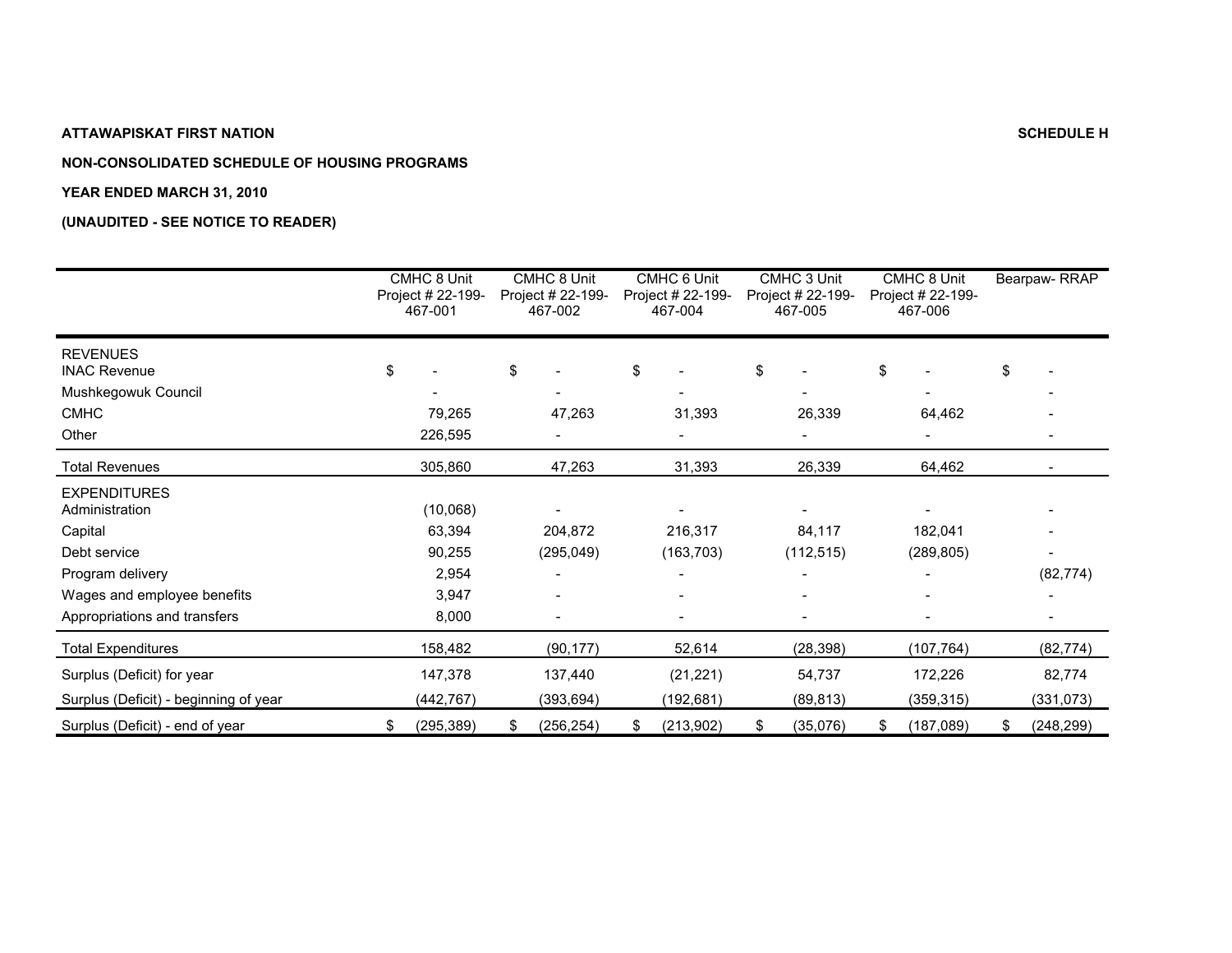#### **NON-CONSOLIDATED SCHEDULE OF HOUSING PROGRAMS**

#### **YEAR ENDED MARCH 31, 2010**

|                                                                                      | <b>CMHC</b><br>Mushkegowuk<br><b>Tribal Council</b> | <b>Guild Crest</b><br>Homes - 12 Unit<br>Project | <b>Total</b>                               |
|--------------------------------------------------------------------------------------|-----------------------------------------------------|--------------------------------------------------|--------------------------------------------|
| <b>REVENUES</b><br><b>INAC Revenue</b>                                               | \$                                                  | \$                                               | \$<br>3,644,547                            |
| Mushkegowuk Council<br><b>CMHC</b><br>Other                                          |                                                     | 61,650                                           | 66,160<br>398,953<br>288,245               |
| <b>Total Revenues</b>                                                                |                                                     | 61,650                                           | 4,397,905                                  |
| <b>EXPENDITURES</b><br>Administration<br>Capital<br>Debt service<br>Program delivery |                                                     |                                                  | 134,301<br>781,981<br>(566, 638)<br>15,385 |
| Wages and employee benefits<br>Appropriations and transfers                          |                                                     |                                                  | 1,318,281<br>(295, 924)                    |
| <b>Total Expenditures</b>                                                            |                                                     |                                                  | 1,387,386                                  |
| Surplus (Deficit) for year<br>Surplus (Deficit) - beginning of year                  | (34, 869)                                           | 61,650<br>9,900                                  | 3,010,519<br>(1, 177, 677)                 |
| Surplus (Deficit) - end of year                                                      | \$<br>(34, 869)                                     | \$<br>71,550                                     | \$<br>1,832,842                            |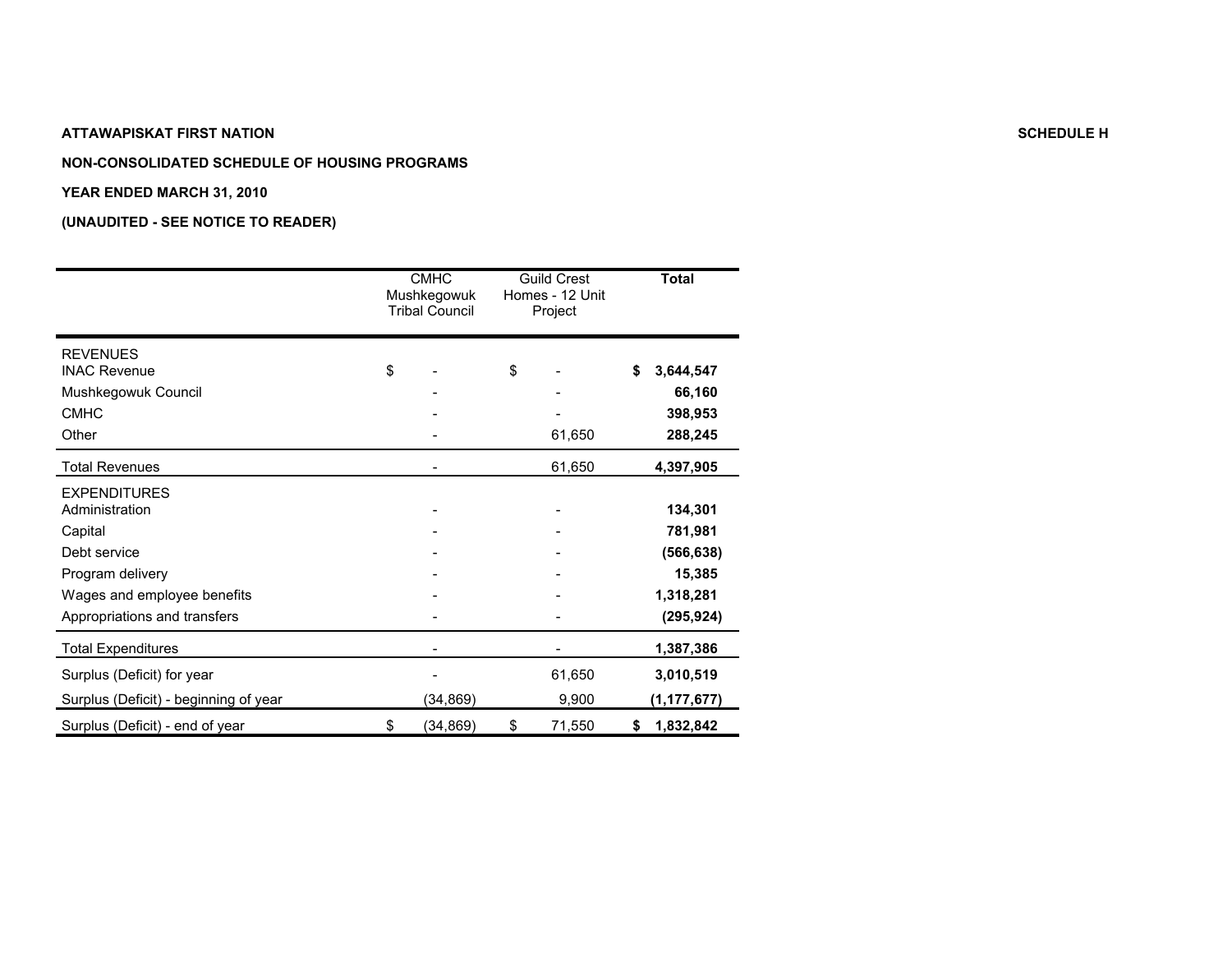## **NON-CONSOLIDATED SCHEDULE OF INFRASTRUCTURE PROGRAMS**

#### **YEAR ENDED MARCH 31, 2010**

|                                                                                                                                                                                         | O&M<br>Community<br><b>Buildings</b> |      | O&M Fire<br>Protection                                   |      | O&M Roads         |      | O&M<br>Sanitation<br>Sewers           | O&M Water<br>Plant                                            | Safe Water<br>operations<br>program | O & M Water   |     | <b>Water Plant</b><br>Upgrades &<br>Waste Water<br>Assessments |
|-----------------------------------------------------------------------------------------------------------------------------------------------------------------------------------------|--------------------------------------|------|----------------------------------------------------------|------|-------------------|------|---------------------------------------|---------------------------------------------------------------|-------------------------------------|---------------|-----|----------------------------------------------------------------|
| <b>REVENUES</b><br><b>INAC Revenue</b><br>Province of Ontario<br>Other                                                                                                                  | \$<br>113,235                        | - \$ | 99,118<br>34,195                                         | - \$ | 112,792           | - \$ | 118,666 \$                            | 177,907<br>50,310                                             | \$<br>207,800 \$                    | 161,650 \$    |     |                                                                |
| Deferred revenue - beginning of year<br>Deferred revenue - end of year                                                                                                                  | 113,235                              |      | 133,313                                                  |      | 112,792           |      | 118,666                               | 228,217                                                       | 207,800<br>(207, 800)               | 161,650       |     |                                                                |
| <b>Total Revenues</b>                                                                                                                                                                   | 113,235                              |      | 133,313                                                  |      | 112,792           |      | 118,666                               | 228,217                                                       |                                     | 161,650       |     |                                                                |
| <b>EXPENDITURES</b><br>Administration<br>Capital<br>Debt service<br>Program delivery<br>Wages and employee benefits<br>Writedown of accounts receivable<br>Appropriations and transfers | 170<br>22,200                        |      | (8,611)<br>3,881<br>42,665<br>28,155<br>49,079<br>44,509 |      | 12,958<br>15,050  |      | 2,265<br>39,676<br>106,114<br>103,069 | 3,409<br>(6, 202)<br>107,123<br>195,589<br>(370,000)<br>8,000 | $\overline{a}$                      |               |     | 87,224                                                         |
| <b>Total Expenditures</b>                                                                                                                                                               | 22,370                               |      | 159,678                                                  |      | 28,008            |      | 251,124                               | (62,081)                                                      | $\overline{a}$                      |               |     | 87,224                                                         |
| Surplus (Deficit) for year<br>Surplus (Deficit) - beginning of year                                                                                                                     | 90,865<br>310,812                    |      | (26, 365)<br>1,576                                       |      | 84,784<br>250,782 |      | (132, 458)<br>(268, 116)              | 290,298<br>(1,442,697)                                        |                                     | 161,650       |     | (87, 224)<br>(172, 329)                                        |
| Surplus (Deficit) - end of year                                                                                                                                                         | \$<br>401,677                        | -\$  | $(24, 789)$ \$                                           |      | 335,566           | -\$  |                                       | $(400, 574)$ \$ $(1, 152, 399)$ \$                            | $\overline{\phantom{a}}$            | \$<br>161,650 | -\$ | (259, 553)                                                     |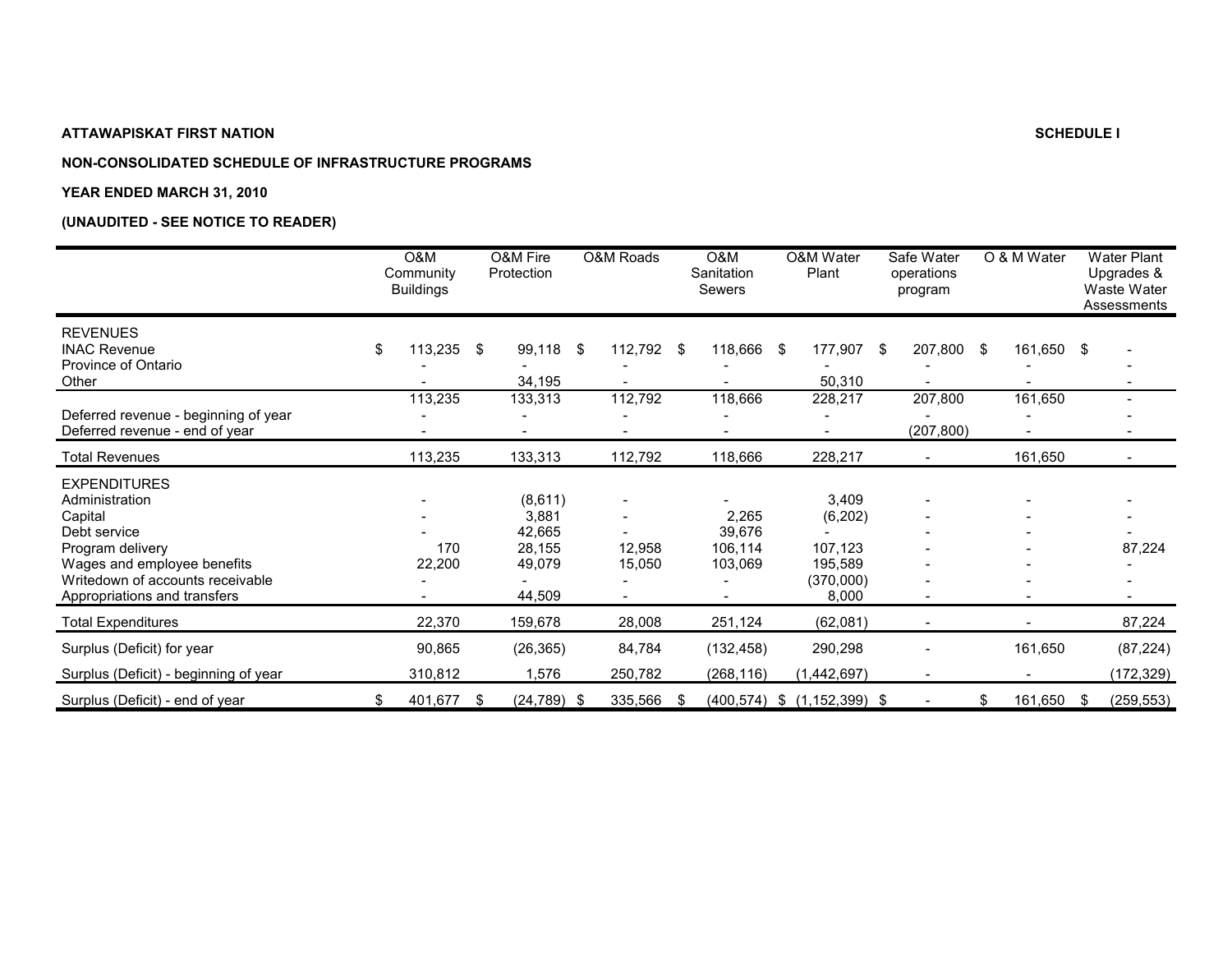## **NON-CONSOLIDATED SCHEDULE OF INFRASTRUCTURE PROGRAMS**

#### **YEAR ENDED MARCH 31, 2010**

|                                                                                                                                                                                         | Emergency<br>Preparedness |     | <b>Water Plant</b><br>Project \$1 M | Minor Capital            | Coastal<br>Ranger |    | Bay Road<br>Construction | Portage<br>Project       | <b>Winter Road</b><br>Re-Alignment | Soil<br>Remediation  |
|-----------------------------------------------------------------------------------------------------------------------------------------------------------------------------------------|---------------------------|-----|-------------------------------------|--------------------------|-------------------|----|--------------------------|--------------------------|------------------------------------|----------------------|
| <b>REVENUES</b><br><b>INAC Revenue</b><br>Province of Ontario<br>Other                                                                                                                  | \$<br>25,000 \$           |     |                                     | \$                       | \$<br>42,000      | \$ |                          | \$                       | \$                                 | \$<br>340,236        |
| Deferred revenue - beginning of year<br>Deferred revenue - end of year                                                                                                                  | 25,000                    |     |                                     |                          | 42,000            |    |                          | $\overline{\phantom{0}}$ |                                    | 340,236<br>(39, 866) |
| <b>Total Revenues</b>                                                                                                                                                                   | 25,000                    |     | $\overline{\phantom{a}}$            | $\overline{\phantom{a}}$ | 42,000            |    | $\overline{\phantom{a}}$ | ۰                        |                                    | 300,370              |
| <b>EXPENDITURES</b><br>Administration<br>Capital<br>Debt service<br>Program delivery<br>Wages and employee benefits<br>Writedown of accounts receivable<br>Appropriations and transfers | (300)                     |     |                                     |                          | 17,985            |    |                          | 2,280                    |                                    | 300,370              |
| <b>Total Expenditures</b>                                                                                                                                                               | (300)                     |     |                                     |                          | 17,985            |    |                          | 2,280                    |                                    | 300,370              |
| Surplus (Deficit) for year<br>Surplus (Deficit) - beginning of year                                                                                                                     | 25,300<br>(9, 295)        |     | 23,245                              | 485,371                  | 24,015<br>68,104  |    | (452, 816)               | (2, 280)<br>(66, 765)    | 9,295                              |                      |
| Surplus (Deficit) - end of year                                                                                                                                                         | \$<br>16,005              | -\$ | 23,245                              | \$<br>485,371            | \$<br>92,119      | S  | $(452, 816)$ \$          | $(69,045)$ \$            | 9,295                              | \$                   |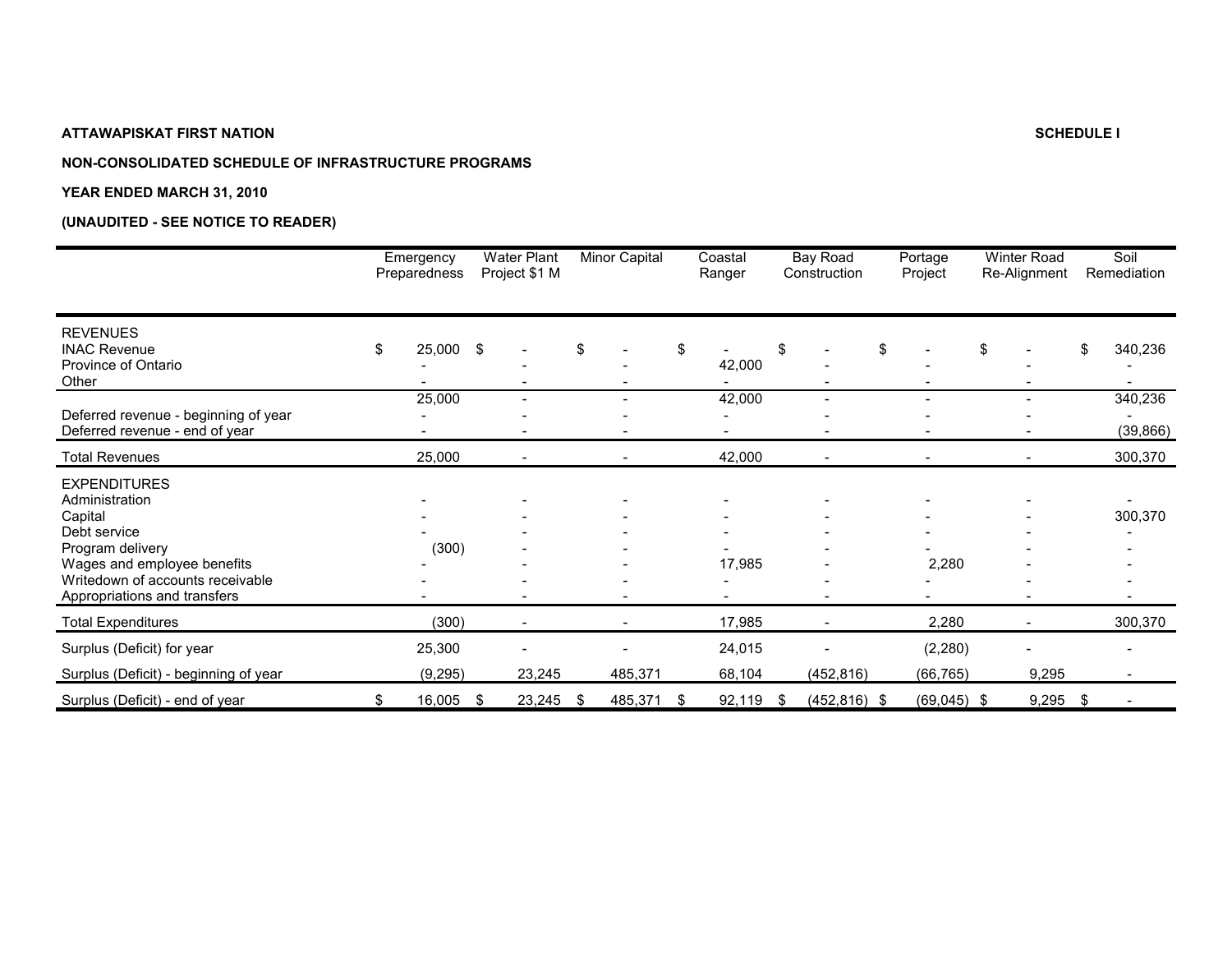## **NON-CONSOLIDATED SCHEDULE OF INFRASTRUCTURE PROGRAMS**

#### **YEAR ENDED MARCH 31, 2010**

|                                                                                                                                                                                         | <b>Building</b><br><b>Demolition</b><br>School | Capital<br>Project<br>Relocation of<br>Water Intake | Water<br>Treatment<br>Plant |                | Capital<br>Project 75 Lot<br>Subdivision | Landfill                       | Emergency<br>Shelter     | Capital<br>Planning<br>Study | Waste<br>Management |
|-----------------------------------------------------------------------------------------------------------------------------------------------------------------------------------------|------------------------------------------------|-----------------------------------------------------|-----------------------------|----------------|------------------------------------------|--------------------------------|--------------------------|------------------------------|---------------------|
| <b>REVENUES</b><br><b>INAC Revenue</b><br>Province of Ontario<br>Other                                                                                                                  | \$<br>535,228                                  | \$<br>446,000<br>15,838                             | \$                          | 386,000 \$     |                                          | \$<br>$\overline{\phantom{a}}$ | \$<br>1,232,020          | \$                           | \$<br>50,000        |
|                                                                                                                                                                                         | 535,228                                        | 461,838                                             |                             | 386,000        | $\equiv$                                 | $\overline{\phantom{a}}$       | ,232,020                 |                              | 50,000              |
| Deferred revenue - beginning of year<br>Deferred revenue - end of year                                                                                                                  |                                                | (185, 745)                                          |                             | (248, 764)     |                                          |                                | (376, 299)               |                              | (31, 469)           |
| <b>Total Revenues</b>                                                                                                                                                                   | 535,228                                        | 276,093                                             |                             | 137,236        | $\overline{\phantom{a}}$                 |                                | 855,721                  |                              | 18,531              |
| <b>EXPENDITURES</b><br>Administration<br>Capital<br>Debt service<br>Program delivery<br>Wages and employee benefits<br>Writedown of accounts receivable<br>Appropriations and transfers | 810,380                                        | 276,093                                             |                             | 120<br>137,116 | 9,201<br>472,749                         | 119,475                        | 855,721                  | 124,275                      | 18,531              |
| <b>Total Expenditures</b>                                                                                                                                                               | 810,380                                        | 276,093                                             |                             | 137,236        | 481,950                                  | 119,475                        | 855,721                  | 124,275                      | 18,531              |
| Surplus (Deficit) for year                                                                                                                                                              | (275, 152)                                     |                                                     |                             |                | (481, 950)                               | (119, 475)                     |                          | (124, 275)                   |                     |
| Surplus (Deficit) - beginning of year                                                                                                                                                   |                                                | (5,006)                                             |                             |                | (152, 582)                               |                                | $\overline{a}$           | (22, 057)                    |                     |
| Surplus (Deficit) - end of year                                                                                                                                                         | \$<br>$(275, 152)$ \$                          | $(5,006)$ \$                                        |                             |                | \$<br>$(634, 532)$ \$                    | $(119, 475)$ \$                | $\overline{\phantom{0}}$ | \$<br>$(146, 332)$ \$        |                     |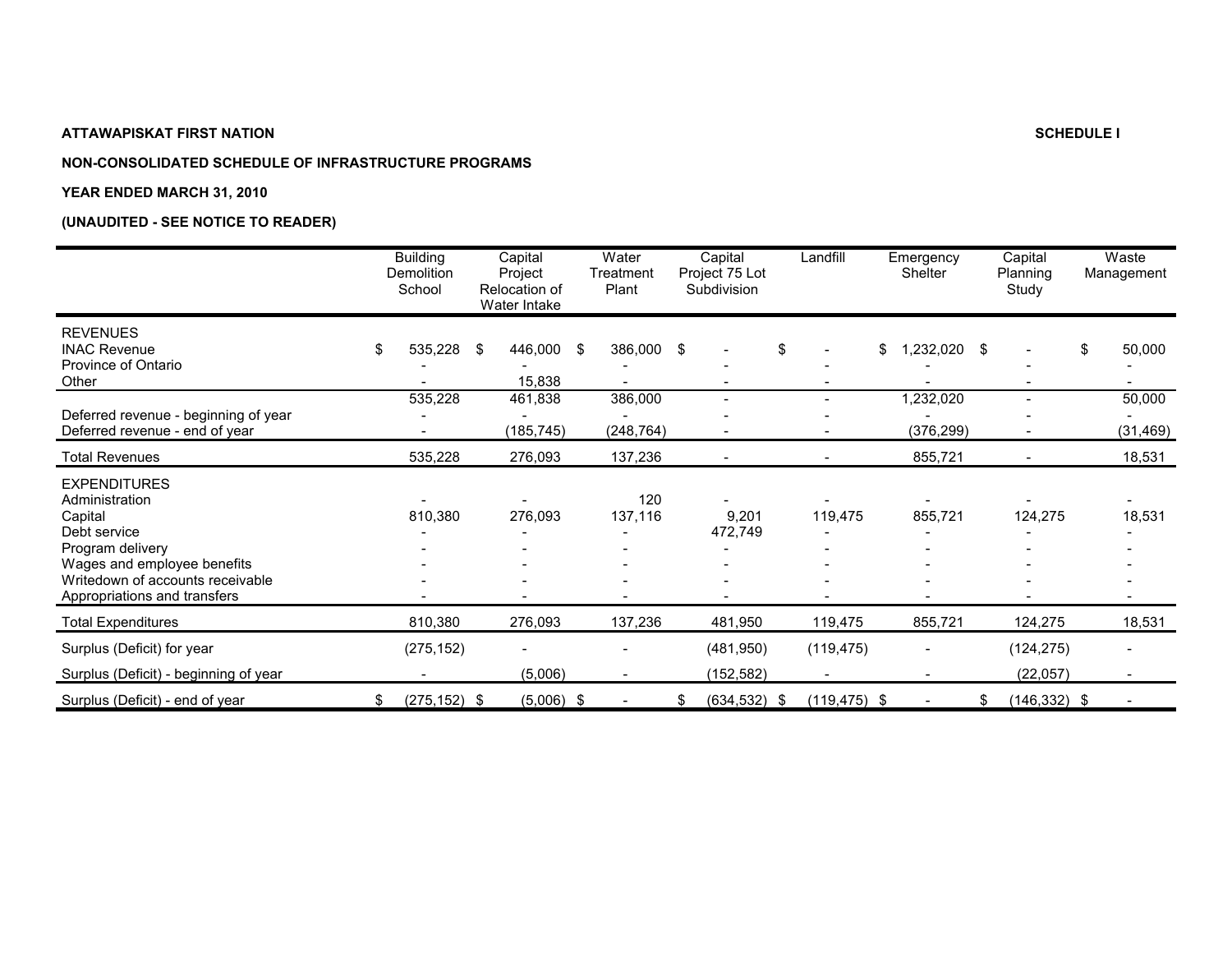#### **NON-CONSOLIDATED SCHEDULE OF INFRASTRUCTURE PROGRAMS**

#### **YEAR ENDED MARCH 31, 2010**

|                                                                                                                                                                                         | <b>Fuel Spill</b><br>Assessment | Flood Dyke             | <b>Total</b>                                                                 |
|-----------------------------------------------------------------------------------------------------------------------------------------------------------------------------------------|---------------------------------|------------------------|------------------------------------------------------------------------------|
| <b>REVENUES</b><br><b>INAC Revenue</b><br>Province of Ontario<br>Other                                                                                                                  | \$                              | \$                     | \$<br>4,005,652<br>42,000<br>100,343                                         |
| Deferred revenue - beginning of year<br>Deferred revenue - end of year                                                                                                                  |                                 | 2,377,348<br>(953,478) | 4,147,995<br>2,377,348<br>(2,043,421)                                        |
| <b>Total Revenues</b>                                                                                                                                                                   |                                 | 1,423,870              | 4,481,922                                                                    |
| <b>EXPENDITURES</b><br>Administration<br>Capital<br>Debt service<br>Program delivery<br>Wages and employee benefits<br>Writedown of accounts receivable<br>Appropriations and transfers |                                 | (8, 721)               | (5,082)<br>2,642,385<br>555,090<br>341,444<br>405,252<br>(370,000)<br>52,509 |
| <b>Total Expenditures</b>                                                                                                                                                               |                                 | (8, 721)               | 3,621,598                                                                    |
| Surplus (Deficit) for year<br>Surplus (Deficit) - beginning of year                                                                                                                     | (31, 223)                       | 1,432,591<br>422,369   | 860,324<br>(1,051,332)                                                       |
| Surplus (Deficit) - end of year                                                                                                                                                         | \$<br>(31, 223)                 | \$<br>1,854,960        | \$<br>(191,008)                                                              |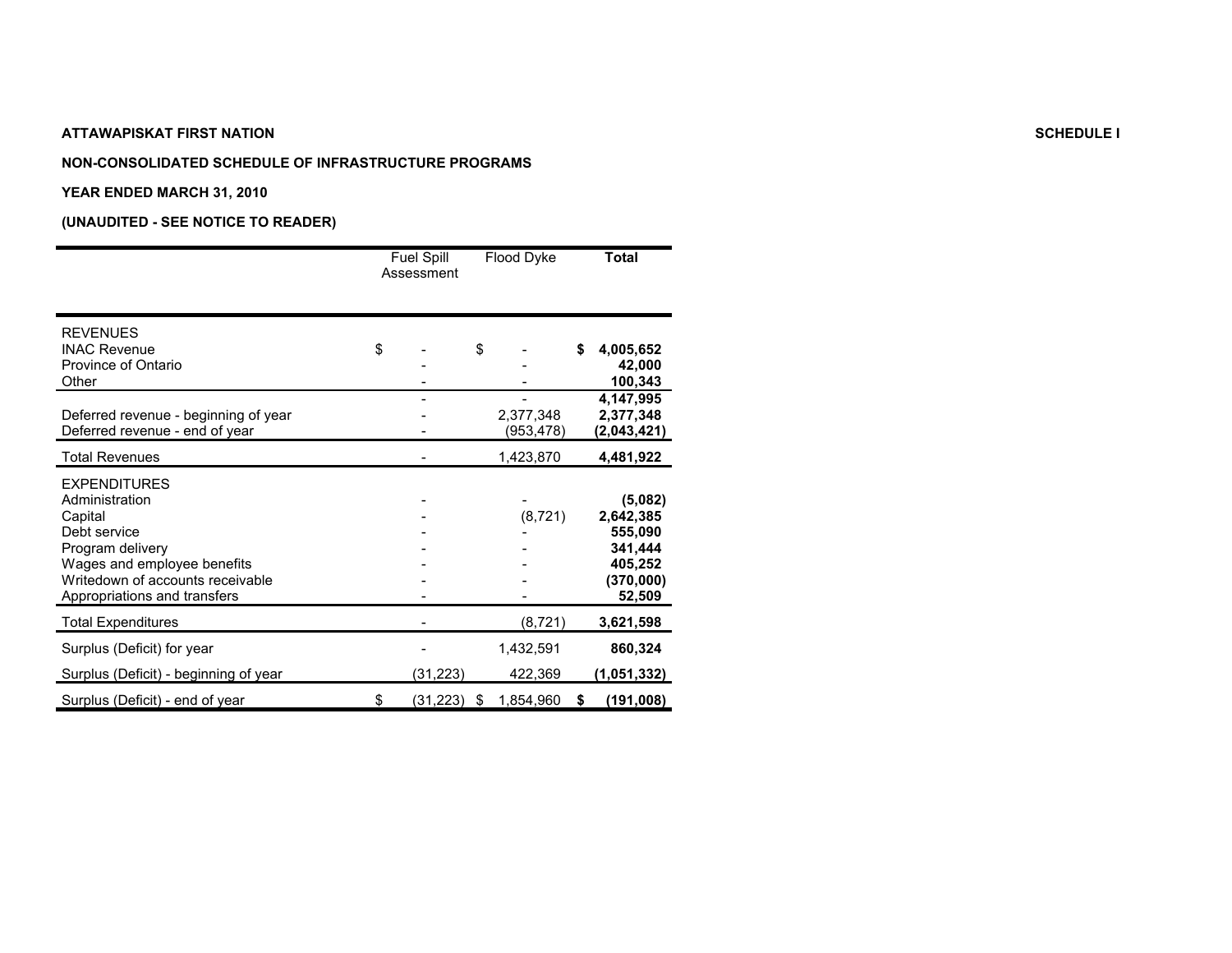## **NON-CONSOLIDATED SCHEDULE OF SOCIAL ASSISTANCE PROGRAMS**

#### **YEAR ENDED MARCH 31, 2010**

|                                                                                                                          | Welfare<br>Administration            | Province of<br>Ontario<br><b>Benefits</b> |    | Home Makers          |    | <b>Total</b>                            |
|--------------------------------------------------------------------------------------------------------------------------|--------------------------------------|-------------------------------------------|----|----------------------|----|-----------------------------------------|
| <b>REVENUES</b><br><b>INAC Revenue</b><br>Province of Ontario                                                            | \$<br>200,700<br>227,444             | \$<br>869,767<br>4,204,443                | S. | 4,000<br>234,610     | S. | 1,074,467<br>4,666,497                  |
| Deferred revenue - end of year                                                                                           | 428,144                              | 5,074,210                                 |    | 238,610<br>(165,222) |    | 5,740,964<br>(165, 222)                 |
| <b>Total Revenues</b>                                                                                                    | 428,144                              | 5,074,210                                 |    | 73,388               |    | 5,575,742                               |
| <b>EXPENDITURES</b><br>Administration<br>Program delivery<br>Wages and employee benefits<br>Appropriations and transfers | 46,435<br>14,299<br>330,747<br>2,137 | 5,045,814<br>$\overline{\phantom{a}}$     |    | 1,948<br>71,440      |    | 46,435<br>5,062,061<br>402,187<br>2,137 |
| <b>Total Expenditures</b>                                                                                                | 393,618                              | 5,045,814                                 |    | 73,388               |    | 5,512,820                               |
| Surplus (Deficit) for year<br>Surplus (Deficit) - beginning of year                                                      | 34,526<br>(601, 249)                 | 28,396<br>120,189                         |    | 382,561              |    | 62,922<br>(98, 499)                     |
| Surplus (Deficit) - end of year                                                                                          | \$<br>(566, 723)                     | \$<br>148,585                             |    | 382,561              | S  | (35, 577)                               |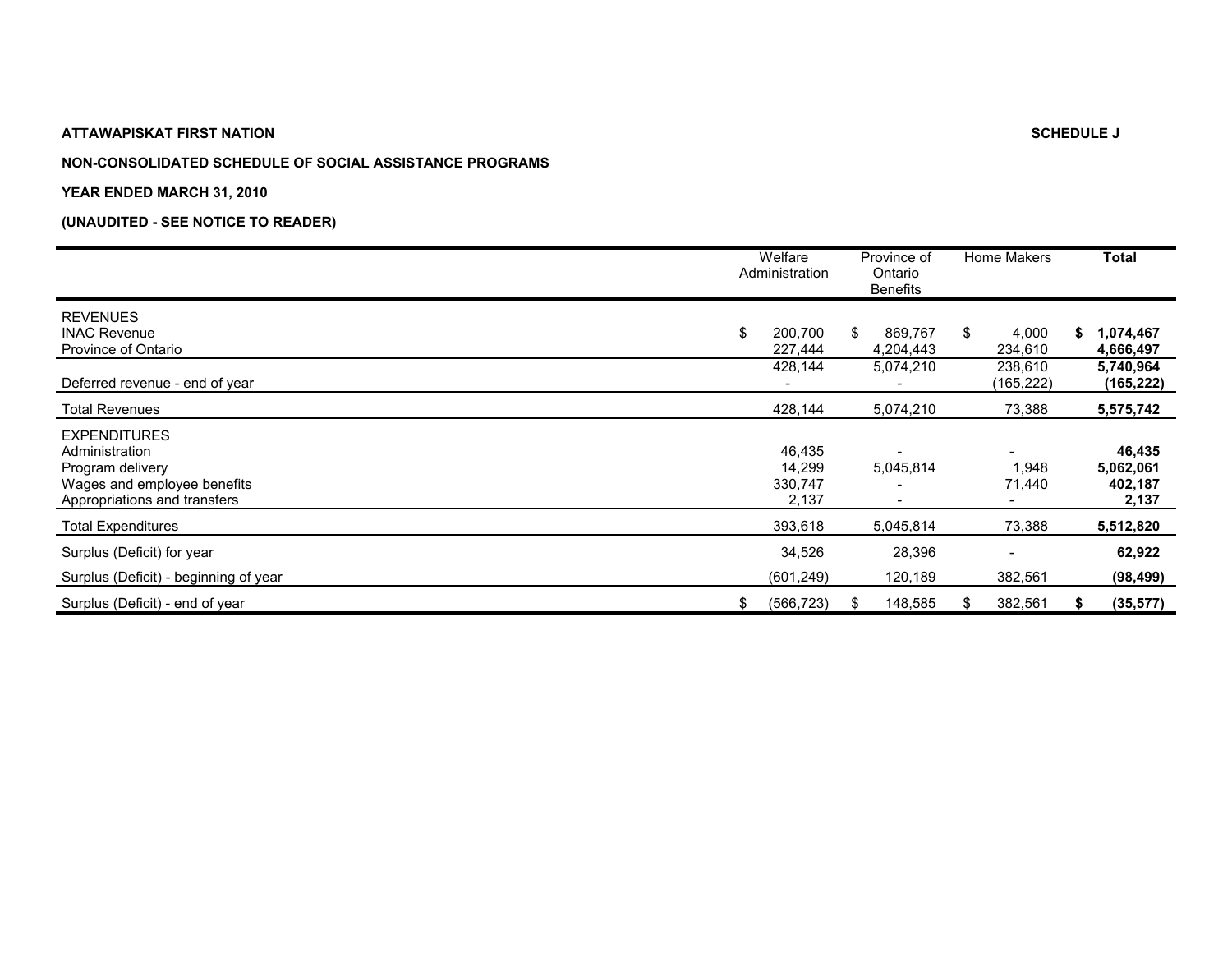#### **NON-CONSOLIDATED SCHEDULE OF TECHNICAL SERVICES PROGRAMS**

#### **YEAR ENDED MARCH 31, 2010**

|                                                                                                                          | Tech Services<br>Operations     | Gravel                | <b>Bulk Fuel</b><br>Purchase     | <b>Total</b>                               |
|--------------------------------------------------------------------------------------------------------------------------|---------------------------------|-----------------------|----------------------------------|--------------------------------------------|
| <b>REVENUES</b><br><b>INAC Revenue</b><br>Contracting and user fees                                                      | \$<br>44,640                    | \$<br>532,727         | \$<br>3,320<br>1,815,727         | \$<br>3,320<br>2,393,094                   |
| <b>Total Revenues</b>                                                                                                    | 44,640                          | 532,727               | 1,819,047                        | 2,396,414                                  |
| <b>EXPENDITURES</b><br>Administration<br>Program delivery<br>Wages and employee benefits<br>Appropriations and transfers | (54, 752)<br>383,343<br>759,186 | (42,759)<br>(10, 878) | 453.270<br>373,374<br>(200, 007) | 398,518<br>713,958<br>748,308<br>(200,007) |
| <b>Total Expenditures</b>                                                                                                | 1,087,777                       | (53, 637)             | 626,637                          | 1,660,777                                  |
| Surplus (Deficit) for year<br>Surplus (Deficit) - beginning of year                                                      | (1,043,137)<br>(1, 146, 891)    | 586,364<br>89,270     | 1,192,410<br>61,435              | 735,637<br>(996, 186)                      |
| Surplus (Deficit) - end of year                                                                                          | \$ (2,190,028)                  | \$<br>675,634         | 1,253,845<br>\$                  | (260, 549)<br>S                            |